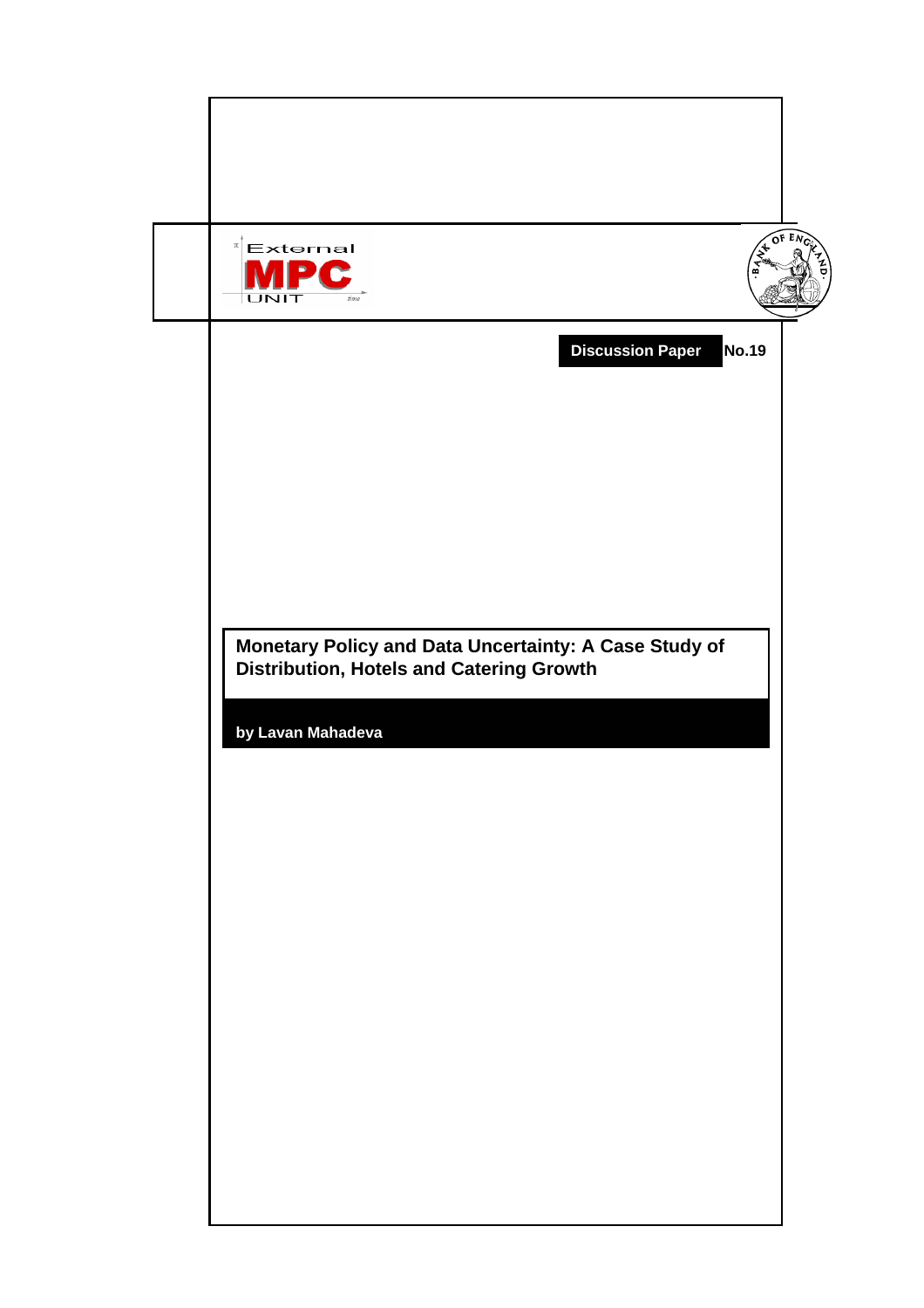## **External MPC Unit Discussion Paper No. 19**\*

Monetary Policy and Data Uncertainty: A Case Study of Distribution, Hotels and Catering Growth

By Lavan Mahadeva\*\*

December 2007

ISSN: 1748 – 6203 Copyright Bank of England 2007

I wish to thank Charlotta Groth, Chris Jeffery, Juan Carlos Parra and Andrew Sentance for their helpful comments. Any errors are mine.

(\*) Disclaimer: These Discussion Papers report on research carried out by, or under supervision of the External Members of the Monetary Policy Committee and their dedicated economic staff. Papers are made available as soon as practicable in order to share research and stimulate further discussion of key policy issues. However, the views expressed are those of the authors and do not represent the views of the Bank of England or necessarily the views of other External Members of the Monetary Policy Committee.

(\*\*) At the time of writing, External Monetary Policy Committee Unit, Bank of England, Threadneedle Street, London, EC2R 8AH. Currently working at the Banco de la República de Colombia.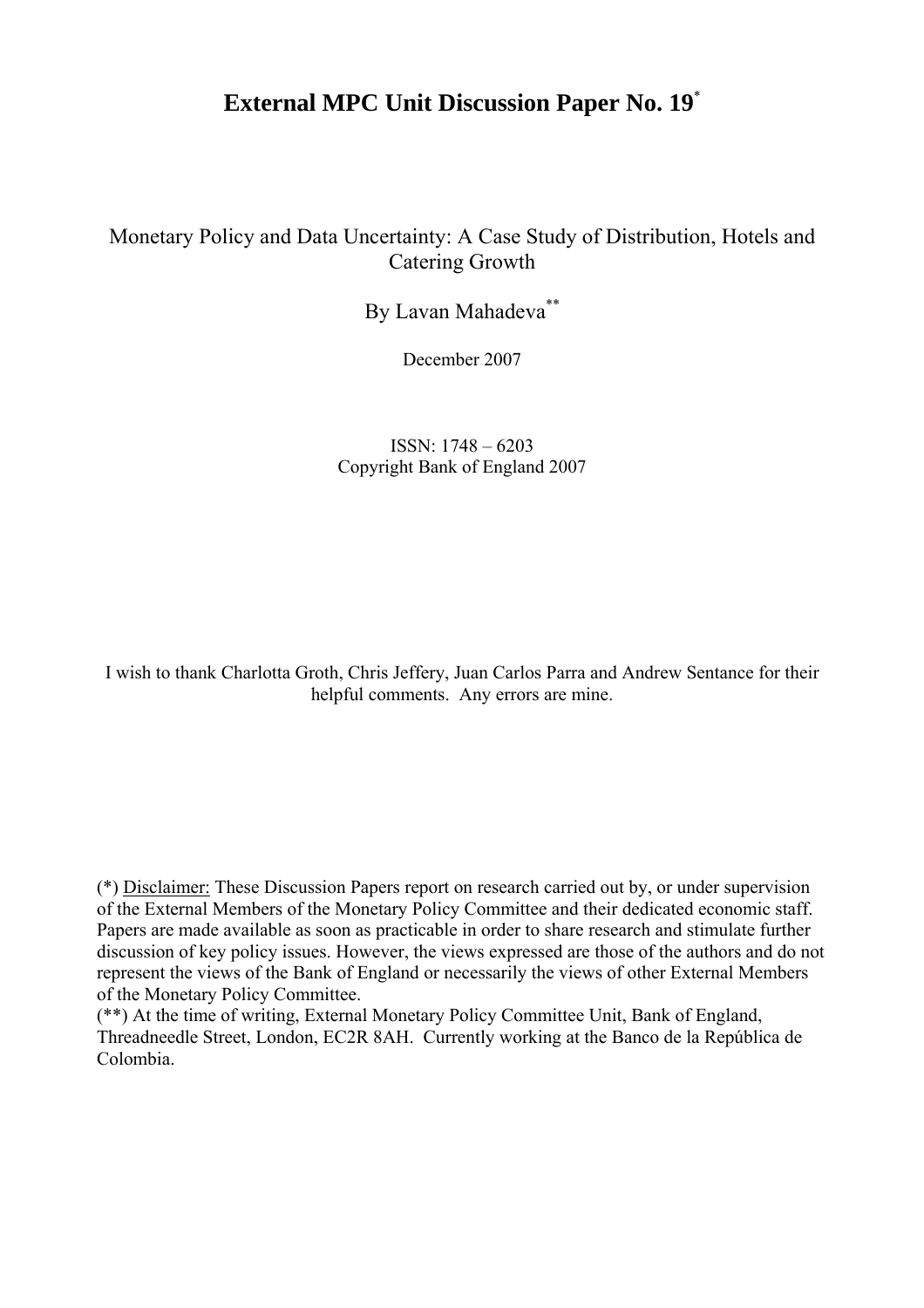## **Abstract**

This paper is a case study of the real world monetary policy data uncertainty problem. The initial and the latest release for growth rates of the distribution, hotels and catering sector are combined with official data on household income and two surveys in a state-space model. Though important to the UK economy, the distribution, hotels and catering sector is apparently difficult to measure. One finding is that the initial release data is not important in predicting the latest release. It could be that the statistical office develop the initial release as a building block towards the final release rather than an estimate of it. Indeed, there is multicollinearity between the initial release and the retail sales survey, which would then contain the same early available information. A second finding is that the estimate of the later release is sensitive to the estimate of the average historical growth rate. This means that establishing priors for this parameter and testing for shift structural breaks should be very important.

*Key words:* Data Uncertainty, Distribution Sector, Kalman Filter, Monetary Policy.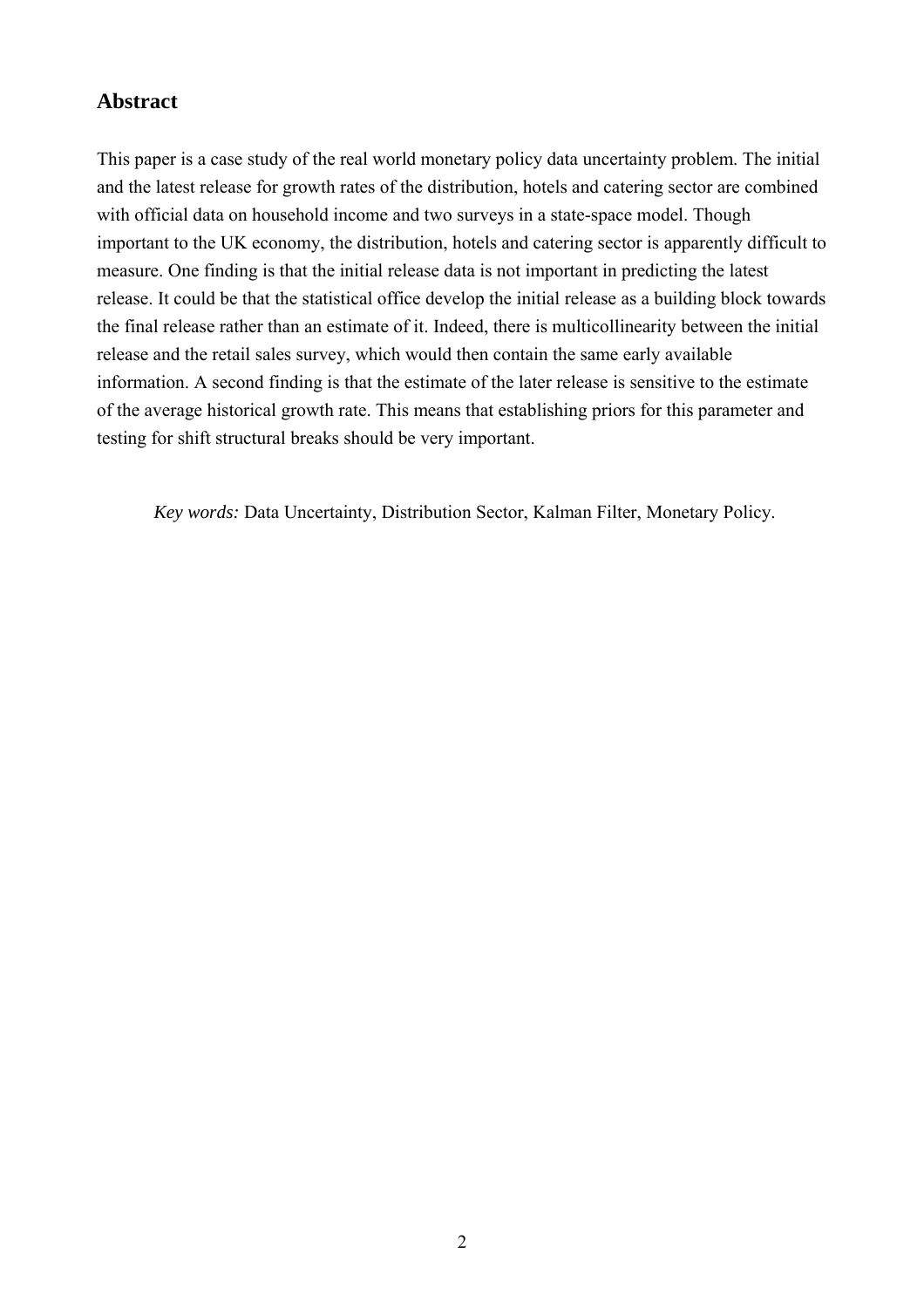## **1 Introduction**

 $\overline{a}$ 

*"Strange to know nothing, never to be sure of what is true or right or real." Ignorance by Phillip Larkin, from The Whitsun Weddings* 

Monetary policymakers are not always sure what is true or right or real. The official data on important economic variables, such as consumption and output, can never be both accurate and timely. Initial releases are available up to quite recent quarters. But these get revised substantially and much later on, as it naturally takes time for the statistical office to bring in new information and better method.

Yet monetary policymakers still need to form some view of where important variables are. When they make forecasts, they need to determine some initial conditions. When they set interest rates, they need to know what they are reacting to.

The way in which they form these judgements does reflect that the official data is uncertain, though. Typically they take in information from more timely non-official sources, such as private sector surveys, and combine that with official sources to form a view. And they treat the view they form as a statistical estimate conditional on available information and assumption. It is acknowledged that the distribution as well as the mean of the estimate matters. And when new information and relevant information comes to light, the view can be revised.

A decision-making model with these features is straightforward to formalise. There is a wellknown algorithm — the Kalman filter — that suits the purpose<sup>1</sup>. The Kalman filter allows us to combine different types of observed data with a theory that identifies the unobservable true series of interest. Combining an estimation objective; a definition and set of indicators; a set of initial conditions; and a numerical procedure, the filter produces an estimate of the true series within sample and a forecast of out-of-sample, with associated standard errors. The advantage of the filter is optimal under a wide class of problems of this type (see Anderson and Moore, 1994, for an explanation of how general the Kalman filter is). conform

In this paper I apply this method to a case study of estimating the UK distribution, hotels and catering sector´s output for the purpose of monetary policy-decision making. And there are some important differences when the data uncertainty exercise is applied as a tool for monetary policy.

Most importantly, monetary policy decision-making needs to be made transparent. Here I take that to mean that the outsider should be able not just to observe the numerical outcome of the data

<sup>1</sup> See for example, the exposition on the treatment of uncertainty in official data in Andrew Harvey's textbook (Harvey, 1989) on the Kalman filter.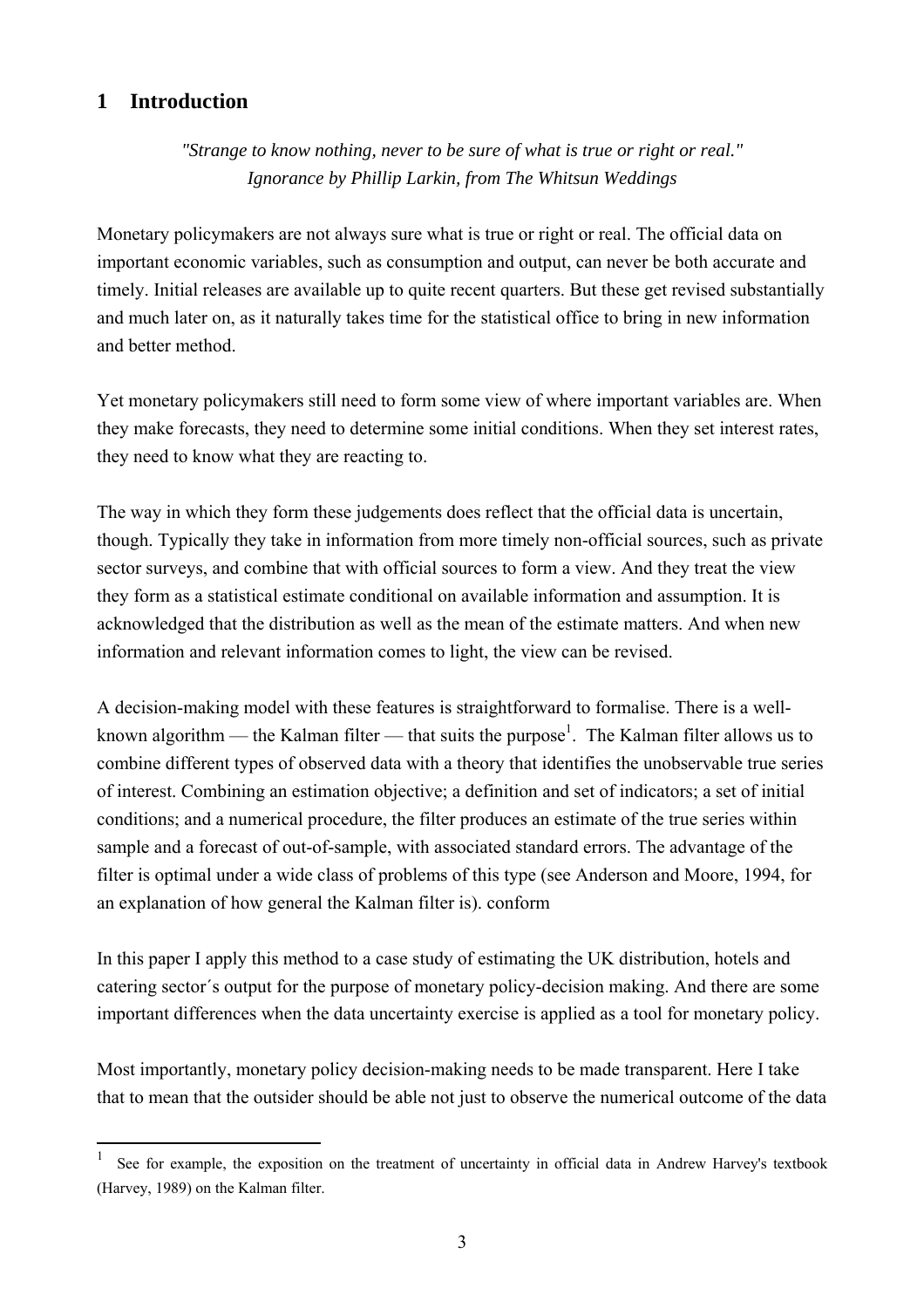uncertainty exercise, as say the estimate of the mean of the true variable of interest, but also to understand where that estimate came from. As I shall demonstrate, these estimates are likely to be quite sensitive to modelling assumptions. Under these circumstances, publishing a central estimate by itself does not convey much useful information. A transparent data uncertainty method would have to expose this conditionality.

Another set of peculiarities of the monetary policy data uncertainty problem come from the variety of data sources used:

- First there is the initial release of the official data on that series. For many national accounts output series, these initial estimates are available with a ten-week lag.
- Second there are many historical vintages of that same series. Later vintages are likely to be closer to the truth as more information and better method is bought to bear. But they can come too late to be of much use in the informing current conjuncture.
- A third category is other official data which might relate to the series of interest. For example official data on productivity might help predict wages (when combined with initial data on earnings). Account would have to be taken as to whether these data itself would be revised.
- A fourth source is data from other unofficial sources. This could be information from private-sector surveys. Surveys can be very timely. But typically they are not processed to the same rigour as late releases of official data. Another source is financial market data. The problem there is that they may not match exactly with the concept of interest. For example the financial market price of shares in sector can be available instantaneously, but can of course diverge from the current value-added output of the sector: the two are economically distinct concepts.
- A final, fifth, source of information is a prior understanding of how that economic variable is developing. A simple prior could be the historical mean growth rate of that series. More sophisticated priors could reflect theoretical knowledge of how the wider economy works, that is often hard to associate with a single data series.

A data set of this heterogeneity will typically be unbalanced. While survey data tend to have short histories, mature releases of official data are not available for recent quarters. The data set cannot just be topped and tailed to a common sample: monetary policymakers would need to combine data from these unbalanced series and not throw away potentially valuable information. The data set could also be heterogeneous in its frequency. Financial data is continuous, survey and indicator data are monthly, official data may be quarterly and some information may only be available once a year. Some data might only come irregularly. There can also be holes or missing observations where reporting temporarily broke down. In principle the method should be adjusted to cope with this.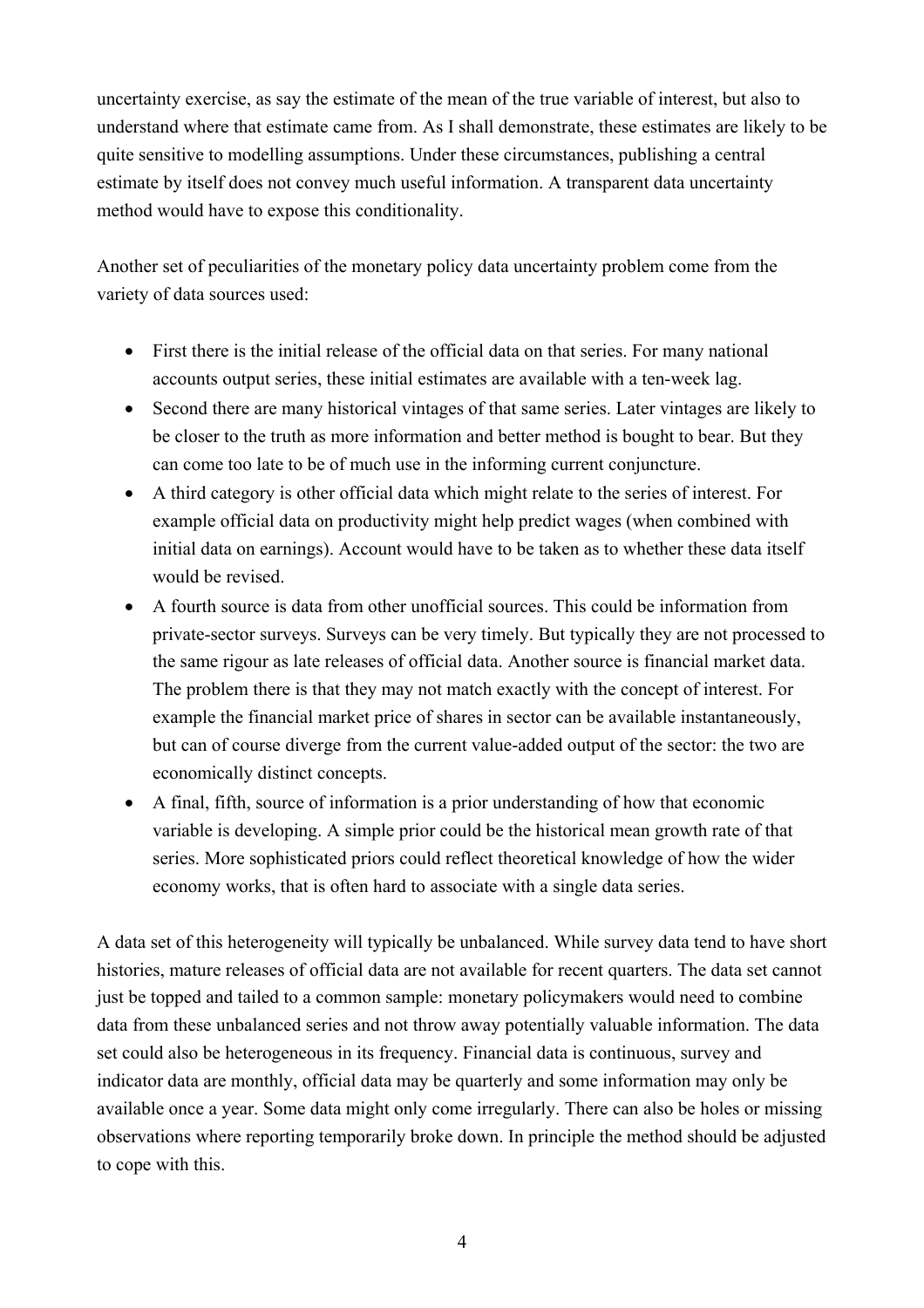Another problem arises because these data series all seek to measure very similar concepts. For that reason they may contain only the same common relevant information: they may be highly collinear. Multicollinearity need not affect the unbiasedness and minimum variance property of the Kalman filter estimate. But in small samples, it can make the estimates less reliable, in the sense that the estimated coefficients are highly sensitive to new observations, even in a large sample of data. The symptoms are instability in estimates over different samples, and large but offsetting parameters between two collinear indicators.

Then there are econometric problems that matter for any time-series estimation. There could be structural breaks. Changes are always afoot that are continually reshaping economic structures. Even if the economic structure does not change, the measurement technology may have altered. Of course, breaks can happen to the slope coefficients that multiply economic variables, but often a greater threat are breaks to the constants,  $2 \text{ which can mean that underlying long-run growth rate}$ of the series, or the statistical process, has shifted.

UK time series data exhibit heteroscedasticity, as the 1980s and early 1990s were typically more volatile than the decade that immediately followed. Heteroscedasticity can also arise in the data measurement, if measurement techniques become more precise over time. In principle the Kalman filter can provide for a very general type of heteroscedasticity: it can allow for error variances to time vary. But it might be better to put more structure on the heteroscedasticity, and allow it to develop in a systematic form.

And then there may be serial correlation to deal with. Again, there are two types of serial correlation: that to do with the underlying economic process and that to do with the measurement process. All the data has been seasonally adjusted but being from different sources, the series are subject to different methods of seasonal adjustment. This might imply some residual serial correlation in itself.

Ideally, then, the data uncertainty technology needs to be adapted to make estimates intuitive and transparent when it is used for monetary policy. It needs to take account of an unbalanced data set, to deal with possible structural breaks, to deal with serial correlation and heteroscedasticity, and to be well identified.

The paper presents a model of how monetary policy can make and explain decisions when data is uncertain. I have not been able to address all of the potential aspects of the monetary policy data uncertainty problem that I highlighted above. But I have dealt with some of the most important problems, and where not, I have at least exposed the conditionality of the estimates.

<sup>&</sup>lt;sup>2</sup> See Clements and Hendry, 1999.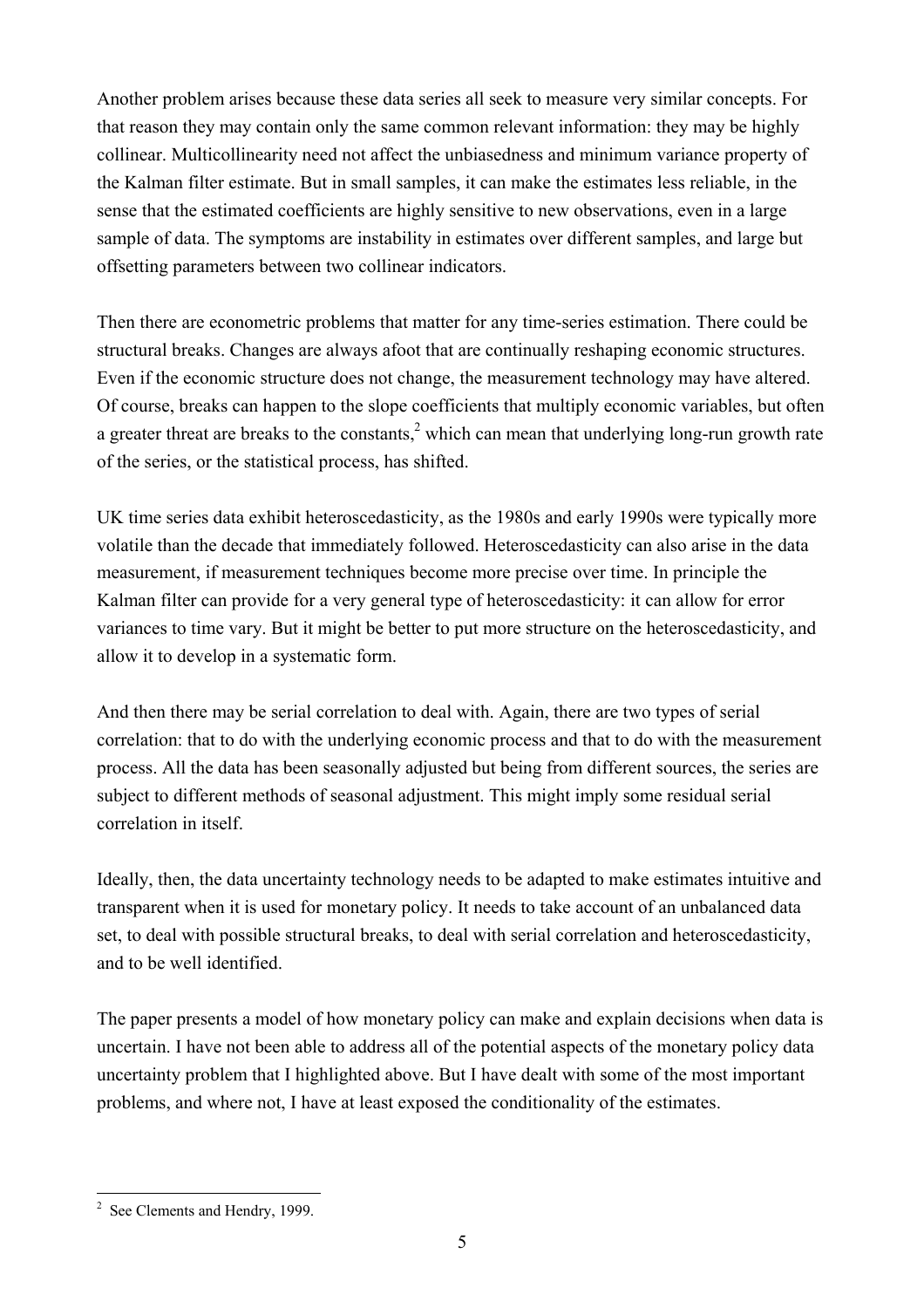This paper is a case study. I apply the method to estimating value-added output growth in the distribution, hotels and catering sector as would be measured in the latest official release at least five quarters after the first release. The different aspects of my choice of case study needs some justification.

First why did I choose to tackle the distribution, hotels and catering sector, and not, for example, the whole of real GDP? One good reason is that most survey indicators apply to specific sectors, and at least in the UK, the economic behaviour across sectors seem diverse (see Oulton and Srinivasan, 2004, for example). Hence I would expect that more information would be gained about the true growth rate in GDP from combining separate estimates of sectoral output rather than from apply a data uncertainty model to the aggregate. Then distribution, hotels and catering is by no means small. Its share of GDP (value-added) was estimated to be 15.3% in 2003 (Office for National Statistics, 2006a). This is now as large as manufacturing sector (at 14.7%), on which many academic papers have been written. And, as I shall show below, it is not a well measured sector, compared to, for example, manufacturing.

Second, why did I choose to try and estimate the rate of growth of output and not a more theorybased concept, such as the component of output movements due to some economic shock? In part, this was because I wanted to keep the exercise more transparent. Consider if instead I had followed the objective of trying to estimate the demand shocks that drive both output and inflation. This theory-based alternative certainly gets closer to what matters for the monetary policy decision. After all, positive demand shocks generally imply both higher inflation and excessive bursts in output, and therefore monetary policy remit is to identify and act against them. And it would certainly be feasible to implement. Different vintages of observed data on output and inflation could be combined with a theory of potential output and a Phillips curve to estimate an output gap. One could adapt the single data vintage model of Kuttner (1994) to a realtime setting. This model would combine the data uncertainty problem with the problem of identifying the shocks and the transmission of monetary policy in one stage.

But I would argue that the outcome of estimating a theory-based objective is less transparent than trying to simply estimate output growth in some later release, simply because it would be more difficult to verify. One can only produce a series for demand shocks after much manipulation of the data, and by bringing in many assumptions about economic structure. Intricate subjectivity would creep into the calculation, and it would be more difficult to bring out the conditionality surrounding the estimate of the demand shock.

The simpler alternative is to seek to estimate only the later release of the growth rate. Of course, data on the later release of the growth rate of distribution hotels and catering sector output is not available in real time just as it isn't in the case of the demand shock. But one would only have to wait a year, and any releases of official data on that output measure in that intervening year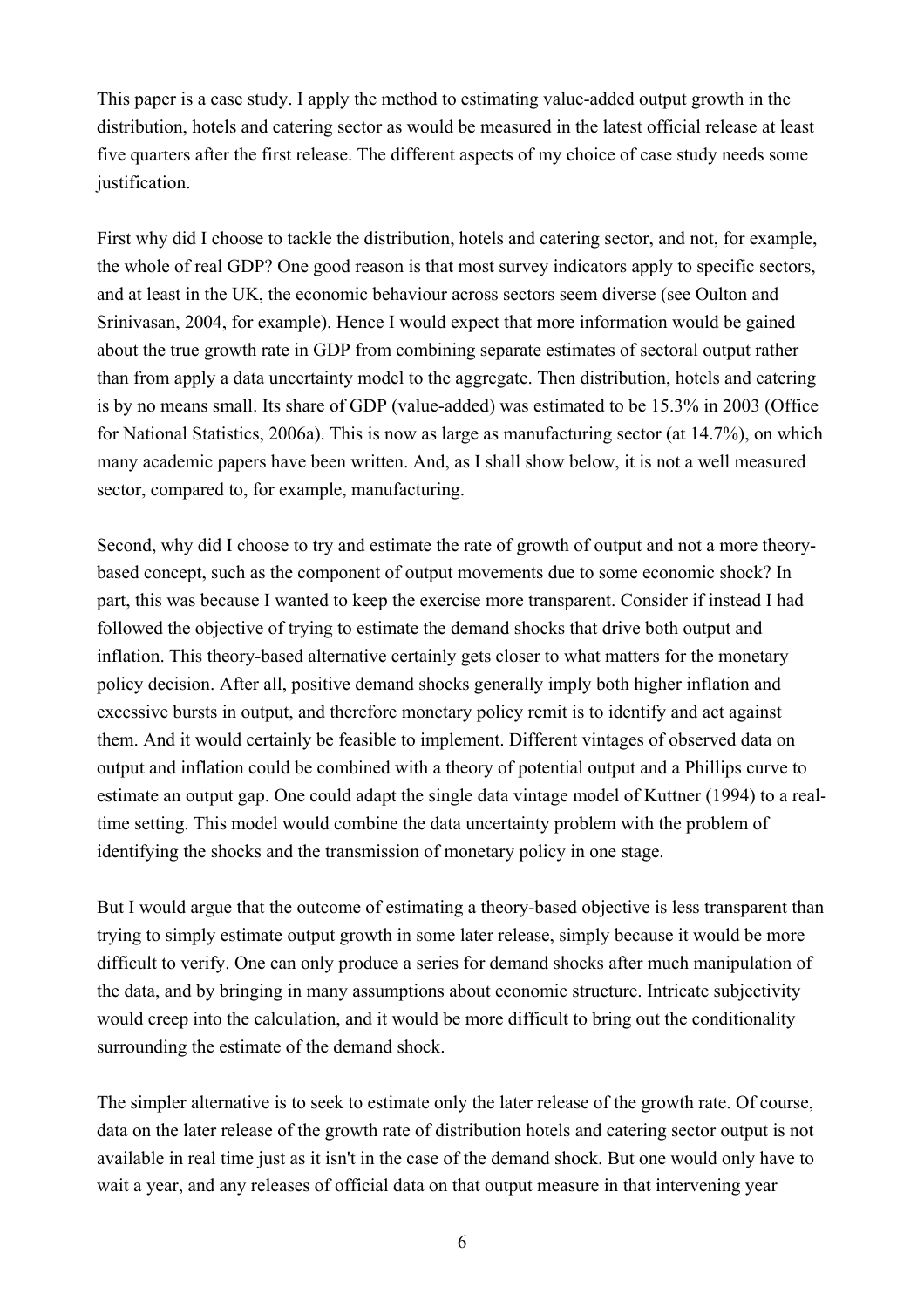should be moving closer to it. In this sense targeting later releases of the growth rate can be verified, and is therefore a more transparent objective, and is perhaps more suitable for communicating monetary policy. Of course this information would then have to be incorporated into a structural model in order to derive the monetary policy implications, as estimates of the initial conditions for where output is in the period where the forecast begins. But my presumption is that keeping the two stages separate is more transparent than trying to combine the data uncertainty exercise with the monetary policy problem.

And, third, why did I choose to cut off the latest data at five quarters, and not later? The data might get revised significantly even after five quarters. One could instead allow for the data to settle on a long-run final release over a horizon that is estimated rather than imposed, and use many different vintages to get there. Cunningham, Jeffery, Kapetanios and Labhard (2006) apply this approach to aggregate GDP growth, whose revisions settle very slowly. But later on I provide evidence that distribution hotels and catering sector output revisions are reasonably close (about two thirds of the way) to their long run after five quarters. A five-quarters cut-off guarantees that the final data has been through at least one Blue Book, which is the vintage by which the UK Office of National Statistics rebalance the accounts and undertake a first substantial revision. And finally, aiming to predict very late releases, for example after ten years, would mean that an outsider would have wait long to verify the estimate. So the choice was also made again with the cost of transparency in mind.

A related choice is over how far beyond the data set we want to forecast and backcast. I would argue that the relevance of this type of model for monetary policy will typically be limited to a window at most beginning up to a year or two ago and no further than the year ahead. Given that the model is directed at estimating the true growth rate of output, and is therefore not a structural model, anything that it can tell us about what happened in the distant past is not likely to matter much for monetary policy now. Similarly it is doubtful that a model of this type will add more useful information to a monetary policy forecast beyond a year ahead. The window on which I have focussed begins five quarters ago and ends a year ahead.

In the next section, Section 2, I explain the different sources of information that might be relevant to estimating true distribution, hotels and catering output, including the definition of the true variable of interest. Section 3 lays out the state space model that is used to estimate the distribution of DHC growth and explains how that was estimated. Section 4 explains the estimation procedure and Section 5 discusses the parameter estimates. Section 6 looks at the diagnostics of the model. Section 7 reveals the estimated DHC growth series. There I break down the estimated mean into the contributions of the data series. In Section 8 I decompose in terms of variances. In Section 9 I test for multicollinearity, and in Section 10 for robustness due to estimation uncertainty. Section 11 concludes.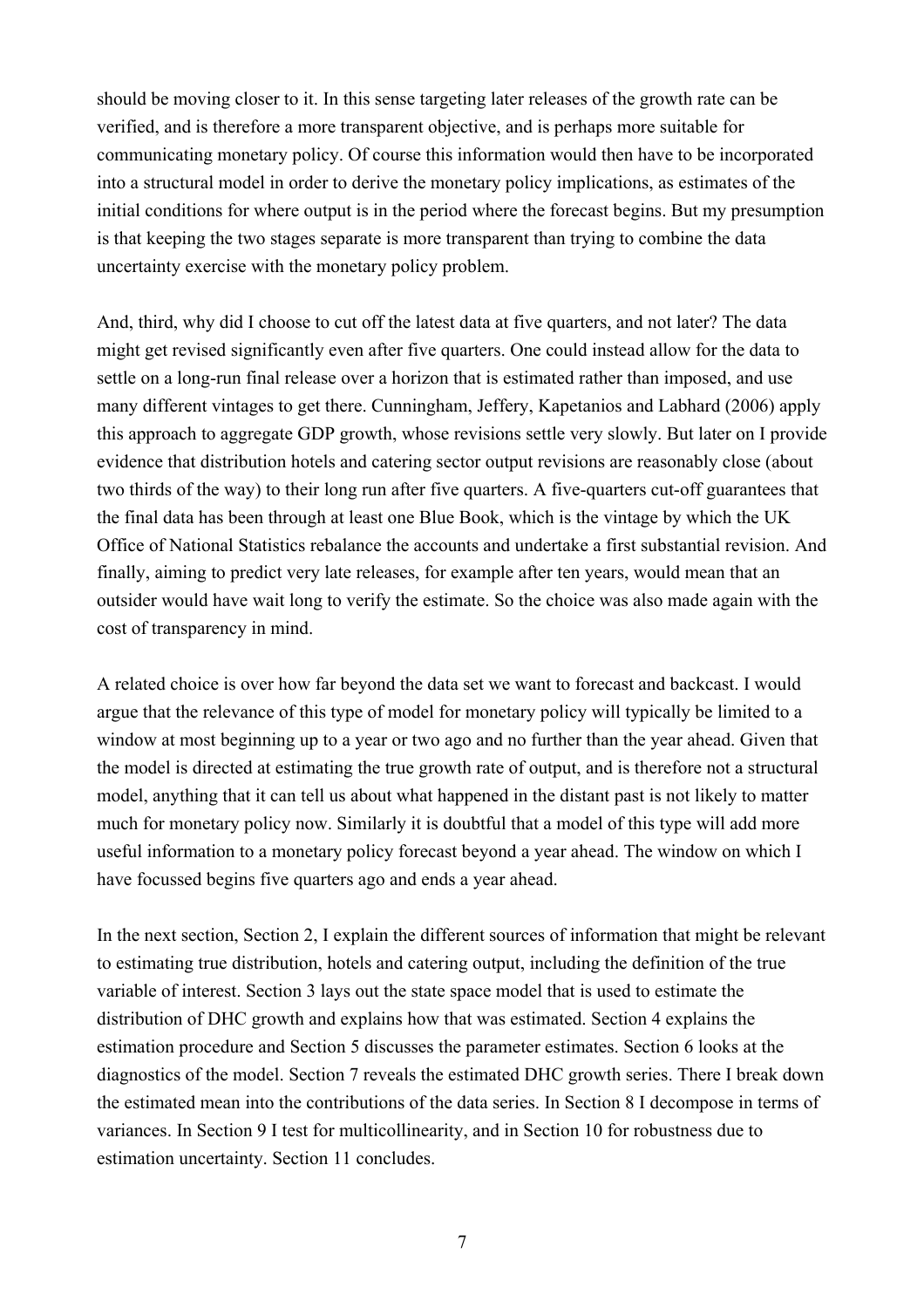## **2 Distribution Sector: A Case Study**

#### **2.1 The Official Data**

To set the scene, Chart 1 shows the vintage of official data on the value-added output of the distribution, hotel and catering sector (henceforth DHC) that was available in early 2006. The pattern is of a sharp slowdown in 2003 and 2004 followed by a recent recovery. But that the recovery is recent means that it is present in only initial official releases for the series. A question that one could ask is whether that recovery might eventually be revised away.

We would worry about this because we know that initial releases of DHC output tend to be poor predictors of later, final releases. Chart 2 compares the two. In defining the final release I took the latest vintage and cut off any data that has not been through five quarters of revisions, as justified in the introduction. Chart 2 shows that although there is some broad relationship between the two, it is by no means exact.



**1979 1982 1985 1988 1991 1994 1997 2000 2003 2006**





**1979 1982 1985 1988 1991 1994 1997 2000 2003 2006**

To explore this more formally, I regressed the initial release on the final release. The form of the regression is fairly simple: pre-testing with OLS estimates revealed that there was no role for a lagged final releases but a lagged initial release term was needed. I carried out a GARCH(1) estimation as pre-testing also identified some need to allow for some heteroscedasticity in the residuals. Diagnostic testing of the residuals indicated that the estimation was well specified: an ARCH test indicated no further heteroscedasticity, and a Q statistic of the partial autocorrelations of the residuals indicated no serial correlation of either short or long lags.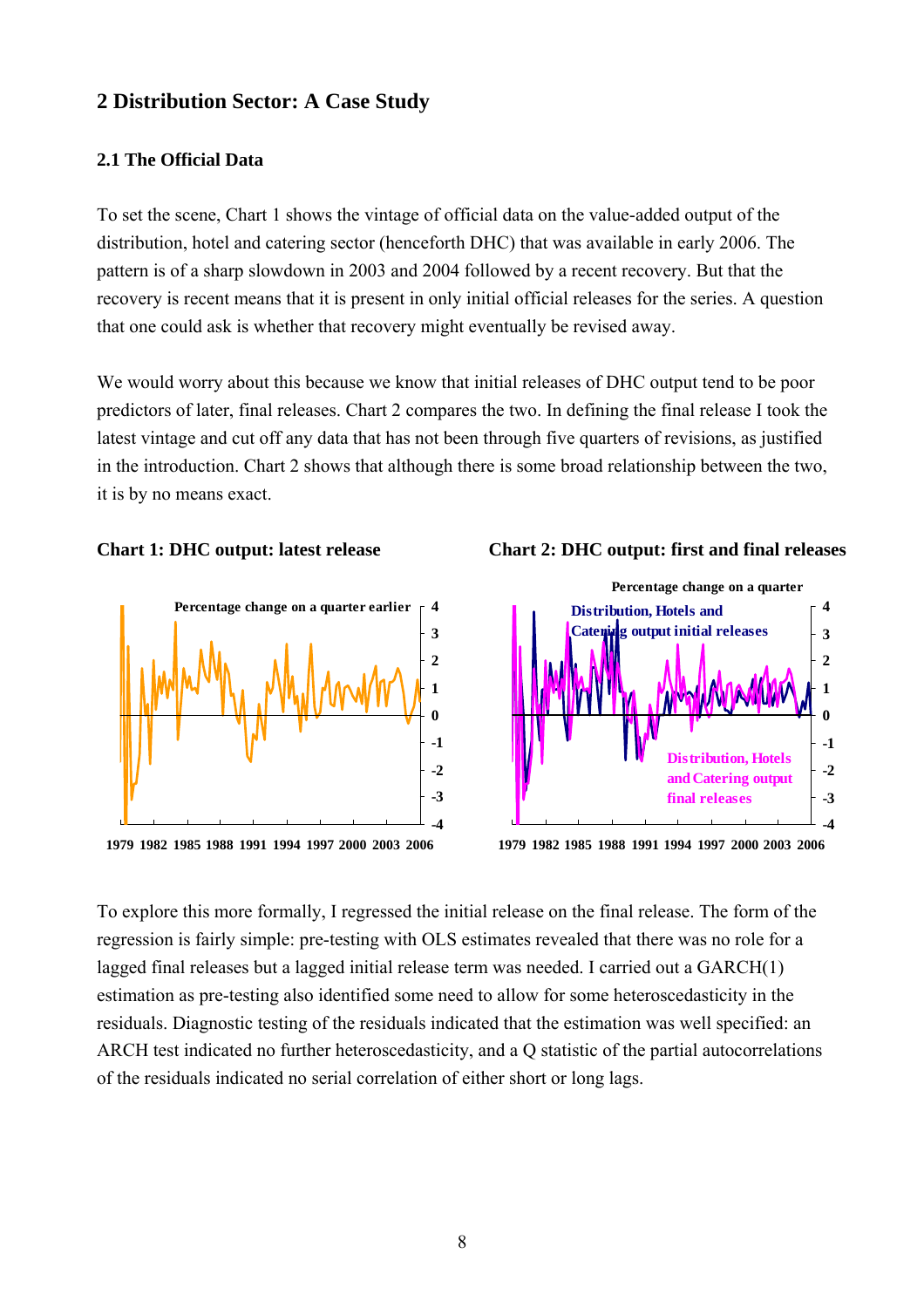|                        | Mean coefficient estimate                                                                                | Standard deviation |  |
|------------------------|----------------------------------------------------------------------------------------------------------|--------------------|--|
| Constant               | 0.31                                                                                                     | $0.12**$           |  |
| Initial release        | 0.49                                                                                                     | $0.09**$           |  |
| Initial release $(-1)$ | 0.18                                                                                                     | $0.09**$           |  |
| Garch regression       |                                                                                                          |                    |  |
| Constant               | 0.07                                                                                                     | $0.03**$           |  |
| Garch $(-1)$           | 0.87                                                                                                     | $0.04**$           |  |
|                        | $R^2 = 0.35$ ; $\overline{R}^2 = 0.32$ ; standard error = 1.17%; Sample 1979Q2-2004Q4 (103 observations) |                    |  |

Table 1 reports the results. If the first release were a very good predictor of the final release we could expect the long run slope coefficient of that relationship to be one; the long-run constant to be zero; and the residuals to have a small variance. This is not what the estimates indicate. The sum of the coefficients on the current and lagged initial release terms is significantly less than one (a Wald test soundly rejected this null); there is a significant bias of average 0.3pp; and the estimated equation standard errors are large (even larger than the mean of final release DHC growth). The evidence is then that the initial estimate is an imperfect predictor of the final release for DHC output.

How does this compare to the predictability of initial data on other official series? Chart 3 plots the standard deviation of revisions and compares them to those of manufacturing output. Remember that the sectors are comparable in size in terms of GDP (both about 15% in 2004). The standard deviations are calculated over revisions of different horizons, and a similar real-time data base of manufacturing output was used. Naturally the longer the horizon the more volatile are revisions from the initial release, although that standard deviation should eventually converge. The chart shows that DHC data revisions are more volatile than manufacturing, whose revisions die down more quickly.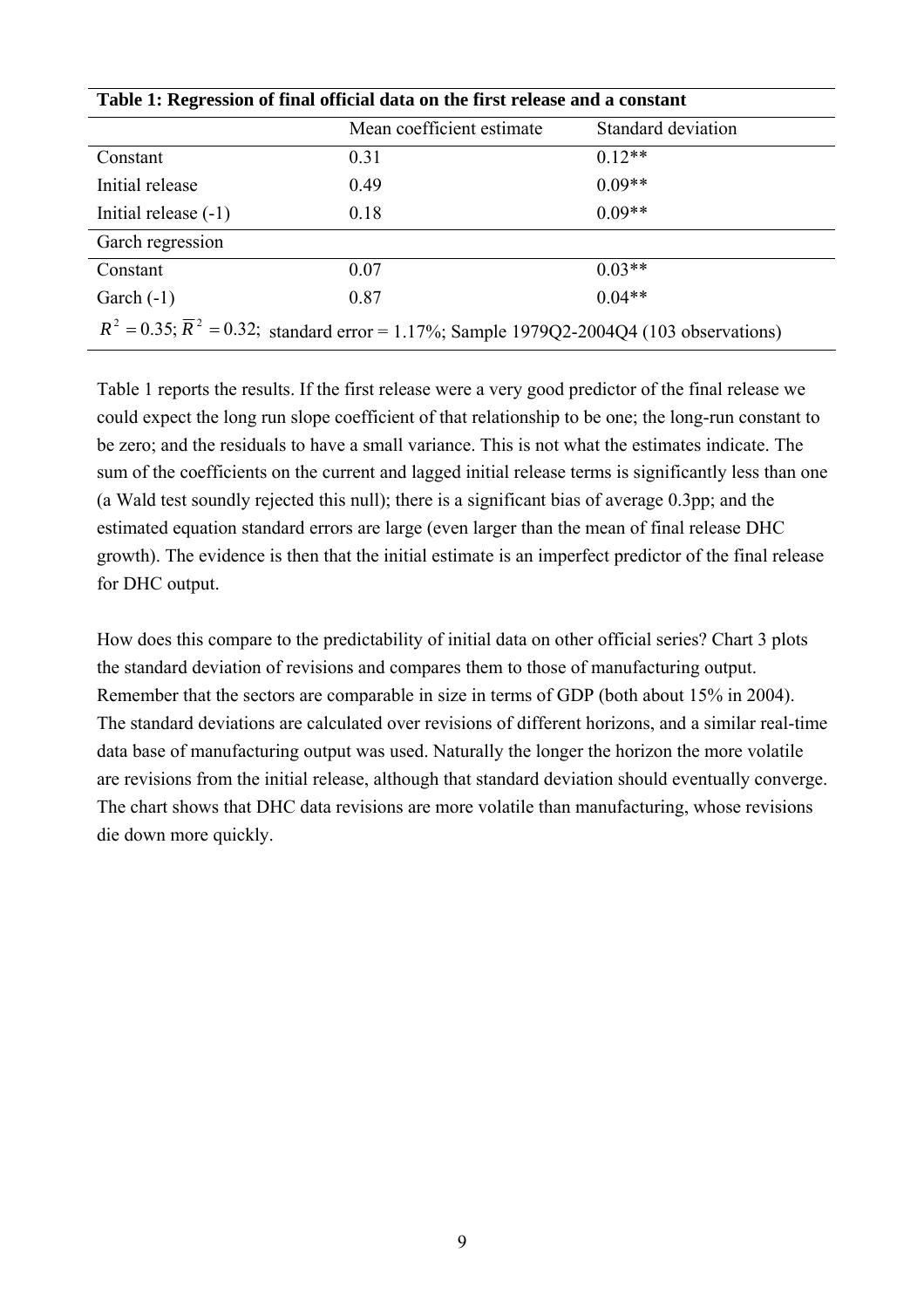#### **Chart 3: Standard deviations of revisions to official data**



Source: ONS and own calculations.

Notes: Each standard deviation was calculated on a sample of no less than 80 observations.

This might be better understood when we consider how the official data on the sector is actually put together. In the ONS data the DHC sector corresponds to sections G and H in the UK Standard Industrial Classification (SIC). It combines the motor trades (including retail petrol sales), wholesale and commission trades, the retail goods trade and hotels and catering. The total sector covered around 15% per cent of GVA in 2004, with retailing being about 5.5%, wholesale about 4.5%; the motor trade about 2% and hotels and catering about 3%. As with other parts of the service sector, DHC has been increasing as a share of the UK economy, especially in terms of employment.

The official series for DHC output is compiled by the ONS as follows. The retail sector is measured by taking the retail sales turnover from the retail sales inquiry, and then deflating by Retail Price indices. Since 2002, wholesale and the motor vehicles sector outputs are estimated by a monthly survey, the Monthly Inquiry into the Distribution and Service Sector or MIDSS, which could then be combined with its pre-existing quarterly equivalent. In the case of motor vehicle, this improved on the previous method of combining data on new vehicle registrations, estimates of used cars turnover, and fuel deliveries to retail fuel centres from refineries. For example the survey should better capture other revenue activities such as servicing parts and repairs, it brought in direct information on used car sales, and better accounted for quality changes. These volumes are deflated by the RPI and the Corporate Service Price Index. Similarly for the wholesale sector, the new survey should improve on the previous method of extrapolating from the retails sales index and index of production proxies. For example, direct surveying should take better account of the wholesaling of imported goods. Where wholesale turnover is measured in value, it is deflated by elements of the Producer Price Index. The hotels and catering sector is mostly now captured by the MIDSS, with Corporate Service Price and Retail Price indices used to deflate turnover.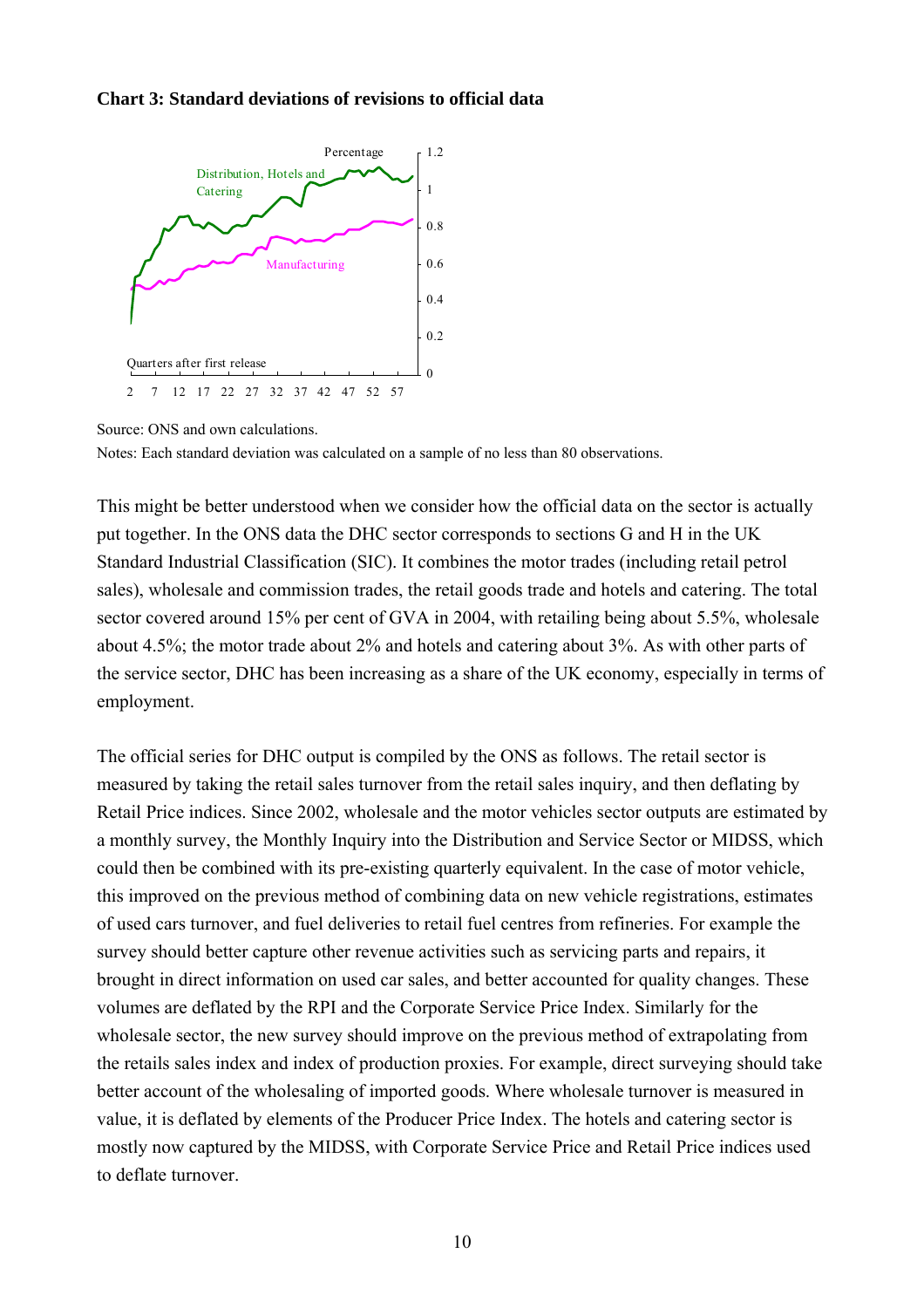Clearly the adoption of this direct survey should have improved the measurement of the sector. But some difficulties will no doubt remain. These may be to do with the adjustment for input prices. The point here is that the output measure is meant to capture value-added, not gross output. The value of intermediate inputs into each industry have to be subtracted from the value of turnover and changes in stocks and own account capital formation added. But input prices, for example the price of imported clothing or of ICT related products can change rapidly, sometimes falling much faster than output prices. Ideally, the real value-added measure should adjust for this, but that requires more frequent measurement of input prices than is typically possible. Much of the DHC output is estimated by assuming that changes in net output are approximated by changes in gross output; that is, by assuming that margins are constant. There are good reasons to argue why that might not be too distortive — see Office for National Statistics (2006b) — but there might still be some source of error, especially in initial releases.

In summary, later releases of the official data on our variable of interest will contain more information than early releases. It takes time for official data to incorporate and process information. But we can expect that the measurement of this sector would improve with the recent adoption of a direct monthly survey. However even if measurement has improved, innovation in these sectors, associated with the use of information technology for example in the adoption of electronic point of sale systems may have thrown up new measurement challenges. See Moir and Dawson (1992) and Dawson (2004).

#### **2.2 Other official data and non-official indicators**

Under these circumstances, one might turn to data from other official and non-official sources. Considering first the other official data, there are potentially many series which one could use; remember that we are looking to extract only a marginal contribution from each. For example, data on the consumption of goods, household income, employment and investment of the DHC sector might all bring in relevant information here.

However there is one good reason to limit the number of other official series. Other official series are themselves subject to revision, but unlike for DHC output, a real-time data base is typically not available. I would be forced to use the latest estimate of the official series and would thus be mixing in information from different vintages. This would mean that the observations in our equation suffer from a heteroscedastic measurement error: the further back in the sample, the more precise would the series be. The econometric estimates might be affected — they may be erroneously giving the same weight to more imprecise recent early releases of official data as they would estimate for past mature data: introducing biases to the forecast.

So I have restricted myself to only two other official series. The first chosen candidate was real household disposable income, shown on Chart 4. It is hoped that household income data would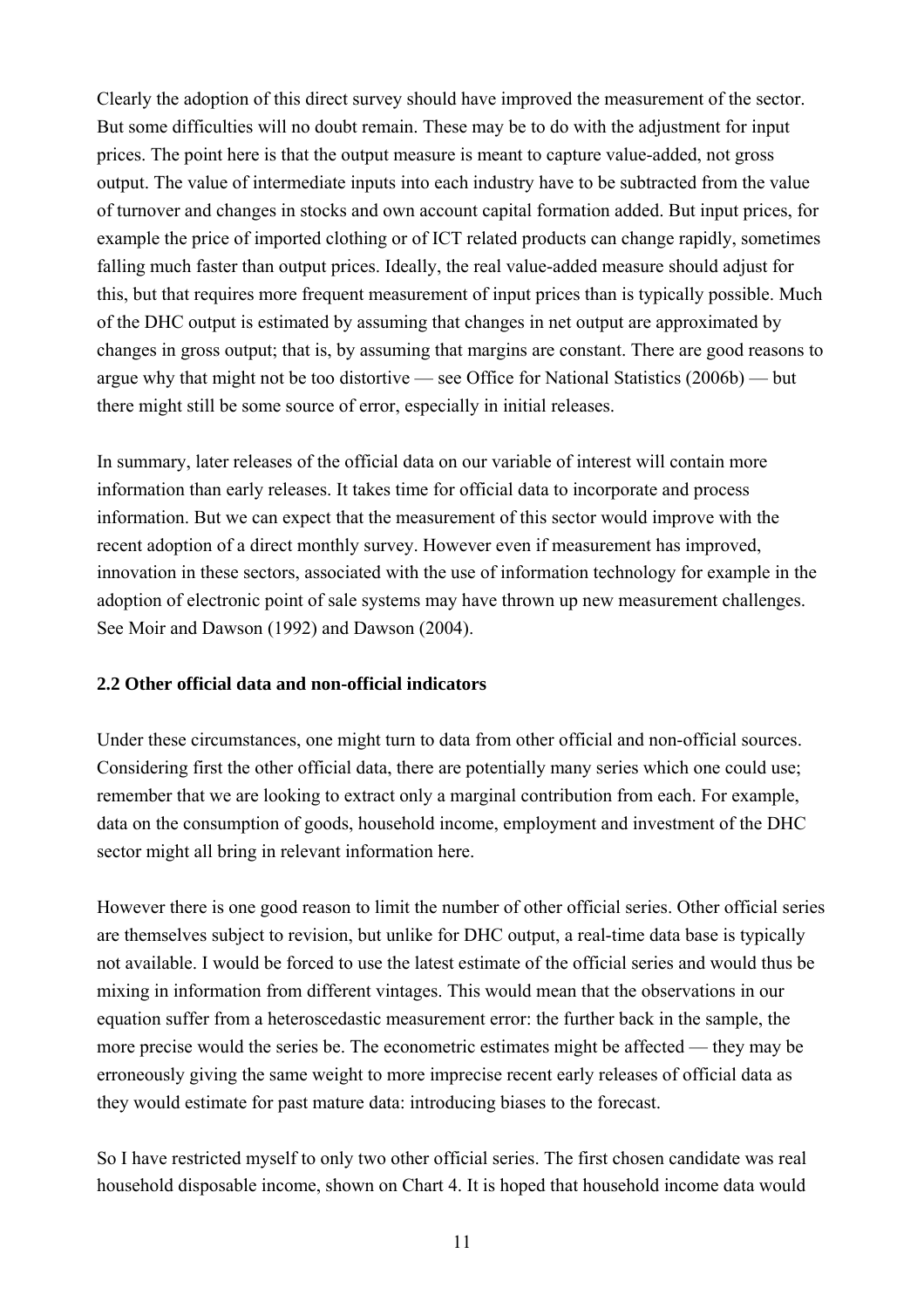bring in some information about household spending decisions. Of course short-term movements in income need not be spent: it can be saved, especially following the rapid financial innovation in the UK since the 1980s. All the same, to the extent that consumers are liquidity constrained, or that they perceive movements in disposable income as permanent, there might be some relationship to exploit.

The second official series is the volume retail sales survey. See Chart 5. This survey is conducted by the ONS and contains very similar data to the early releases of DHC output. One difference is that it captures sales volumes, and not value-added and so weights the same raw information differently. Its advantage is that it is more timely than the initial DHC output data. This survey gets revised, but there is a real time data base available and I was able to use the series of initial estimates of retail sales.

I have also included one non-official survey indicator in the data set. The CBI distributive trades survey, shown in Chart 6, is a balance of respondents' from the total distribution sectors' answers to a qualitative question about the current volume of sales. Although it is timely, we would not necessarily expect this to be a very good measure of DHC output. For one thing, the CBI survey aims to capture the volume of sales, and like retail sales, it is not a value-added measure. And then, the question asks respondents to compare current business conditions with those a year ago. This might lead to a dynamic pattern in the residuals when I compare it against quarterly growth. And its sample of firms is smaller than that of the official data; it does not cover hotels and catering; and being more timely it may not be adjusted to the same quality as the official data<sup>3</sup>.

Still, looking at the chart, the non-official series does show some common relationship with final release on DHC output. That is reassuring, although it is the marginal information we might want to extract.

 $\overline{a}$ 

<sup>3</sup> I also experimented with including the CIPS Purchasing Managers Index survey for the service sector. The CIPS actually covers all other private service sector except for distribution, hotels and catering. It might still have mattered though, if there were shocks common to all service sector industries. However, after testing it proved to be insignificant.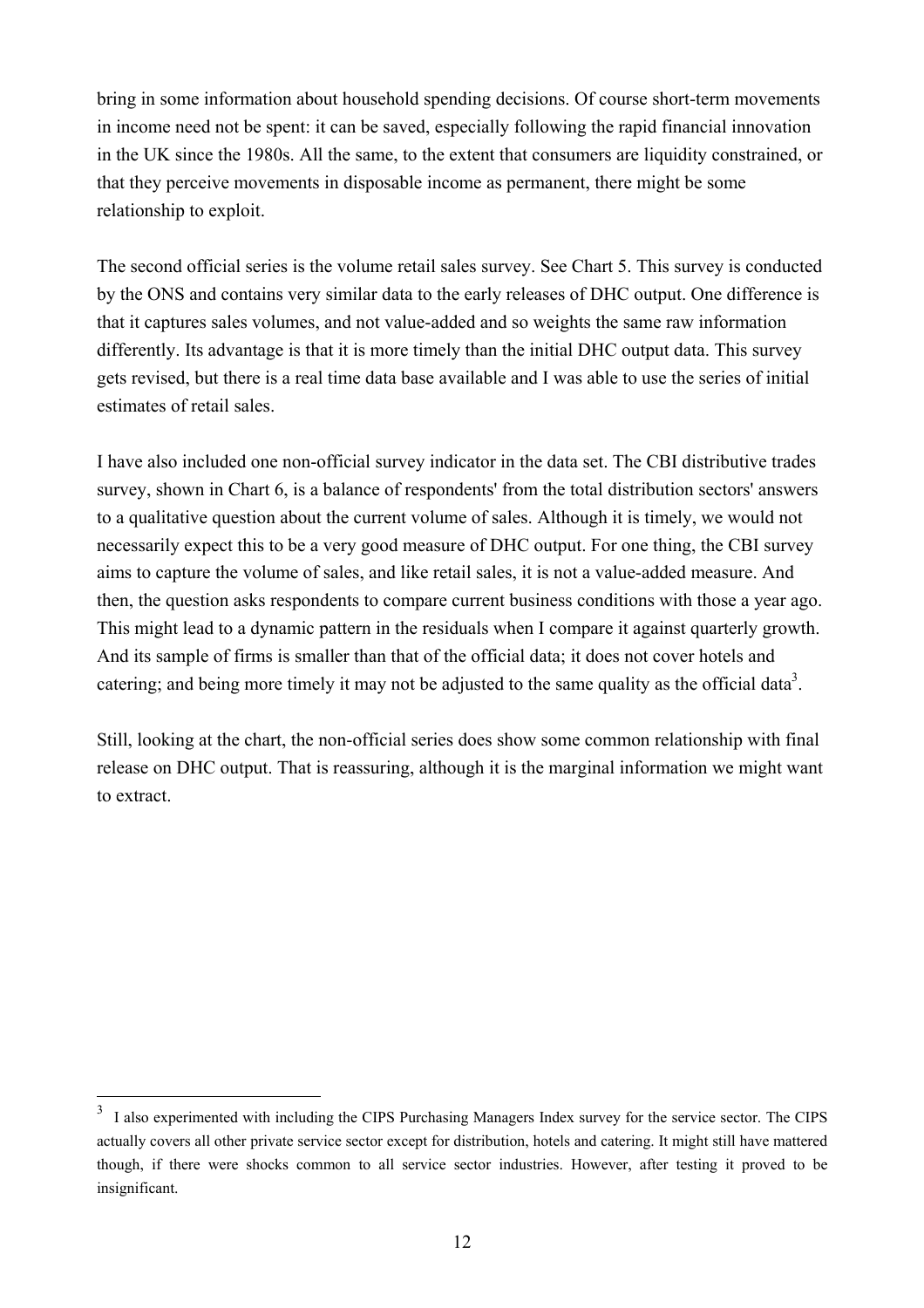







Source: ONS and CBI

The eclectic sources have left us with a very unbalanced data set. This is presented visually in Chart 7. Notice that the final release of the DHC output cuts off five quarters before the initial release (by definition). And the surveys although short in sample provide a potentially valuable extra quarter's information above the latest release of household income data. Initial releases for the current quarter are not available early on in that quarter, but it so happens that this paper was written towards the end of a quarter.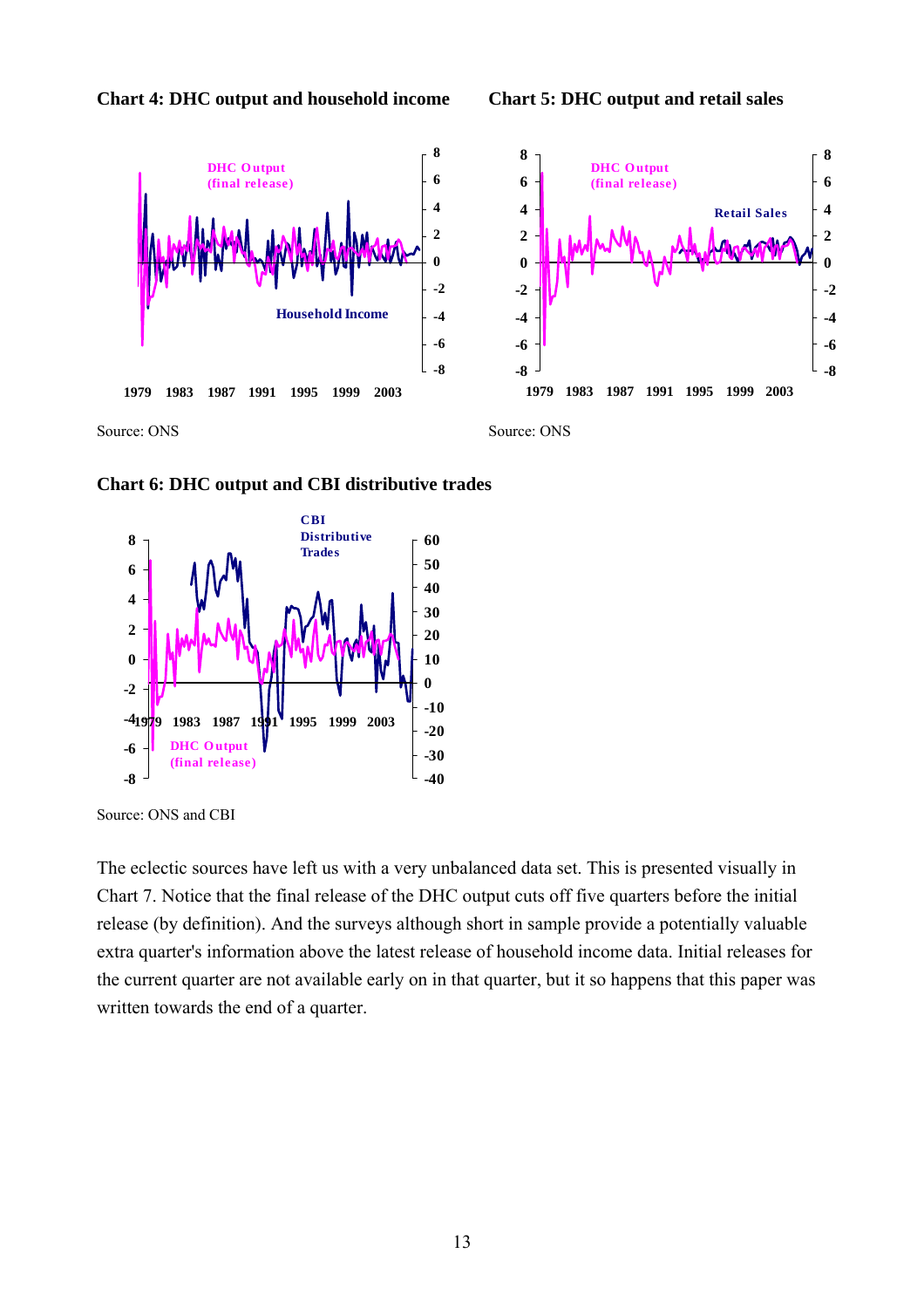#### **Chart 7: Sample lengths of the 2006 Q2 vintage data set**



1979 1981 1983 1985 1987 1989 1991 1993 1995 1997 1999 2001 2003 2005 2007

#### **2.3 The structure for the truth**

The one other source of information is the structure for true distribution sector output growth. In a model with no data uncertainty it would be sufficient to define an underlying economic process. But in a model of data measurement, we also need to define how that process links to the observed data. The structure is formed from these two parts.

True DHC output growth  $(\mathcal{S}_t)$  is assumed to be first-order autoregressive,

$$
g_t = \gamma_1 + \phi_{11} g_{t-1} + v_t + u_{1t} \tag{1}
$$

with an economic shock which is itself autoregressive:

$$
v_t = \phi_{22} v_{t-1} + u_{2t} \tag{2}
$$

Both  $u_{1t}$  and  $u_{2t}$  are normally distributed mean-zero process with variances of  $\sigma_{u1}^2$  and  $\sigma_{u2}^2$ respectively. They are assumed be independent of each other, without much loss of generality. The equilibrium of the process for true DHC output implies a constant growth rate,  $\gamma_1 (1 - \phi_{11})^{-1}$ , and that would be where DHC output growth would settle to if we were to forecast it far enough in the future for any current data information not to matter.

A second aspect of our definition is the relation between true DHC output and the observed data. Here I have taken the line that the truth we are interested in is exactly the final releases of official data, and that is measured by the data in the latest release that has been through at least five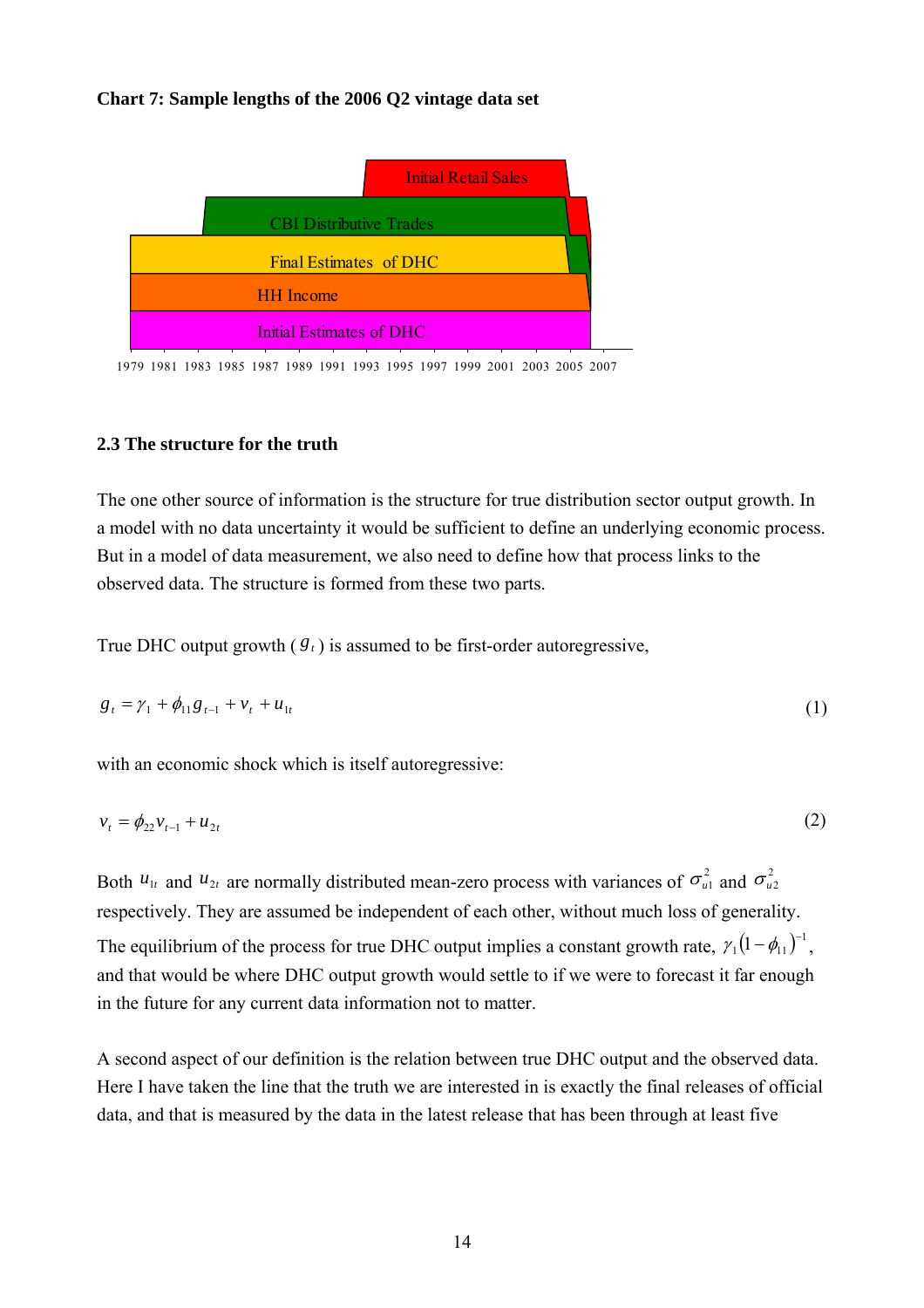quarters of revisions. If  $f_t$  is that measure of final official data release for DHC output, identification is determined by

$$
f_t = g_t \tag{3}
$$

This choice is justified in the introduction. Returning to Chart 3, we an see that about two-thirds of the rise in the standard deviation of the revision has happened after five quarters. Equations 1, 2 and 3 define a simple structure. More complicated alternatives are certainly possible. For example one could allow for dynamics in equation 3. But there is a cost to introducing complications, in that the data may not be able to separately pick out the different parameters of more complicated mechanisms. What is important here is to recognise that equations 1, 2 and 3 identify the truth, and in this way help us to estimate it and also to explain it.

To make this model useful, the parameters  $\gamma_1$ ,  $\phi_{11}$ ,  $\phi_{22}$ ,  $\sigma_{u1}^2$  and  $\sigma_{u2}^2$  all need to be estimated, and the initial conditions for the state variables ( $g_0$  and  $v_0$ ) also pinned down by a mixture of estimation and assumption. In principle this model might be estimated on the data for final release alone. But that would ignore the potentially useful role of initial data on DHC output and our other series.

#### **3 The structure**

Equations 1, 2 and 3 are set within an extended state-space model to bring in information from other data. The structure is as laid out in Harvey (1989) page 337, or in Cunningham, Jeffrey, Kapetanois and Labhard (2006). There are two unobserved state variables: true DHC output growth,  $g_t$ , and the autoregressive element of the economic shock to true growth,  $v_t$ . Following 1 and 3, the vector of states,  $\alpha_t = [g_t, v_t]$ , is determined by the process,

$$
\alpha_t = \Phi \alpha_{t-1} + \Gamma + u_{t} \tag{4}
$$

with

$$
\Phi \equiv \begin{bmatrix} \phi_{11} & 1 \\ 0 & \phi_{22} \end{bmatrix};\tag{5}
$$

$$
\Gamma \equiv \begin{bmatrix} \gamma_1 \\ 0 \end{bmatrix};\tag{6}
$$

and the variance-covariance matrix of the state residuals assumed to be diagonal: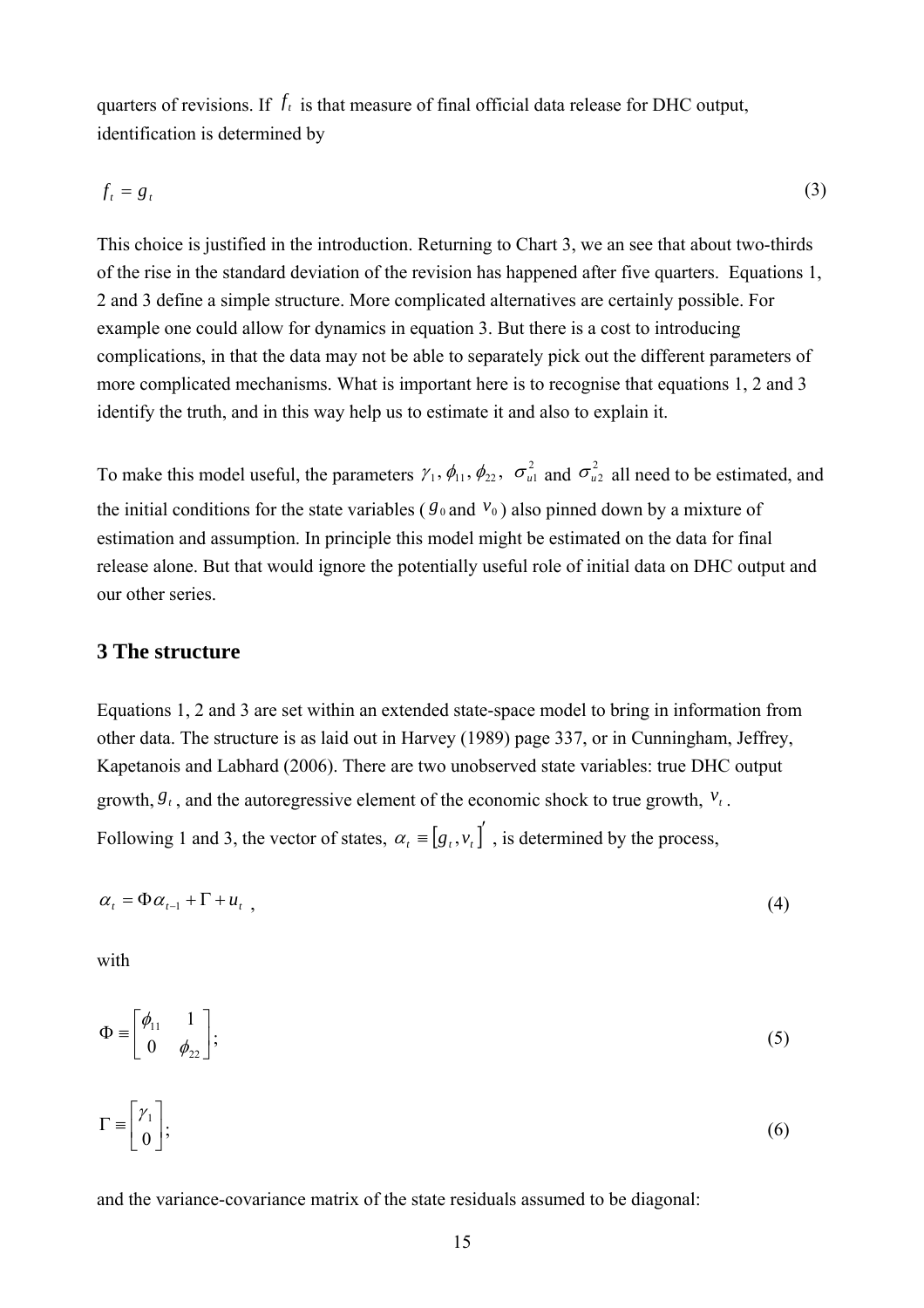$$
Q = \begin{bmatrix} \sigma_{u1}^2 & 0 \\ 0 & \sigma_{u2}^2 \end{bmatrix} . \tag{7}
$$

The vector of observed variables  $(y_t)$  brings together five data series — the final releases, the initial release  $(p_t)$  and the three other indicator variables:

$$
\mathbf{y}_t \equiv \begin{bmatrix} f_t & p_t & y_{3t} & y_{4t} & y_{5t} \end{bmatrix}^T.
$$

This is related to the unobserved state by

$$
y_t = H\alpha_t + D_t + w_t \tag{8}
$$

where the indicator measurement errors are

$$
w_{t} \equiv \begin{bmatrix} 0 & w_{2t} & w_{3t} & w_{4t} & w_{5t} \end{bmatrix}^{T}
$$
 (9)

with a covariance matrix

$$
R = \begin{bmatrix} 0 & 0 & 0 & 0 & 0 \\ 0 & \sigma_{w22}^2 & \sigma_{w23} & \sigma_{w24} & \sigma_{w25} \\ 0 & \sigma_{w23} & \sigma_{w33}^2 & \sigma_{w34} & \sigma_{w35} \\ 0 & \sigma_{w24} & \sigma_{w34} & \sigma_{w44}^2 & \sigma_{w33}^2 \\ 0 & \sigma_{w25} & \sigma_{w35} & \sigma_{w45} & \sigma_{w55}^2 \end{bmatrix} .
$$
 (10)

The other matrices are

$$
H \equiv \begin{bmatrix} 1 & h_{12} & h_{13} & h_{14} & h_{15} \\ 0 & 0 & 0 & 0 & 0 \end{bmatrix}^T,
$$
 (11)

and

$$
D_t \equiv \begin{bmatrix} 0 & d_2 & d_3 & d_4 & d_5 \\ 0 & 0 & d_{8t} & 0 & 0 \end{bmatrix}^T.
$$
 (12)

The first line of the matrix equation 8 is just equation 3, which defines how the truth is related to the final release data. As there is no measurement error in this identity, the first row and column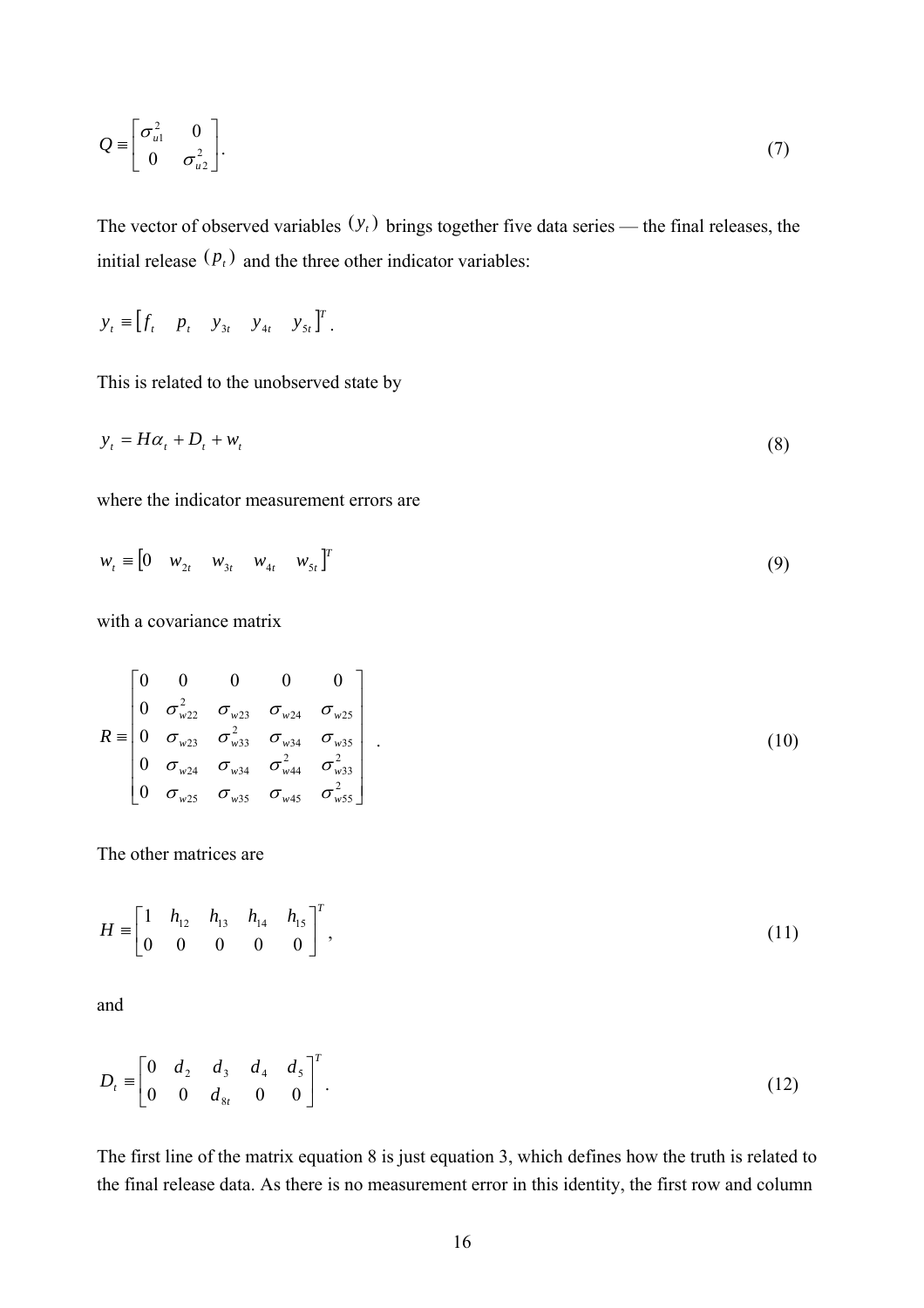of *R* are empty. Consider now the four other measurement errors ( $w_{2t}$ ,  $w_{3t}$ ,  $w_{4t}$ ,  $w_{5t}$ ) in the context of equation 3. Each of these are the only measurement error in each indicator observation equation. But they can be correlated with each other, and the relationship between the true growth and the indicator need not be one-for-one. They are not correlated with the economic shock. For example our model of the initial release is given by the second row of equation 8,

$$
p_t = h_{12}g_t + d_2 + w_{2t}, \tag{13}
$$

where  $W_{2t}$  can be correlated with the other measurement errors only and  $h_{12}$  need not be one.

Note also that the matrices  $\Phi$ ,  $\Gamma$ ,  $\mathcal{Q}$ ,  $H$ , and  $R$  are assumed to not vary over time: the economic structure is assumed to be time invariant.  $D_t$  does vary over time, but only insofar as  $d_{8t}$  is a shift dummy, shifting from zero to one at and beyond 1989Q1. This is to allow for a shift in the measurement process for the CBI indicator. I justify this later on.

But the number of different series in the data set does vary over time. How is the estimation method adapted to cope with this? As an illustration, consider the simple case that only one observation — the value of indicator 3 for a period  $t = m_1$  — is missing. I define a set of timevarying matrices,  $U_t$  of size  $L_t$  by 5 ( $L_t = 1, ..., 5$  for  $t = 1, ..., N$ ) such that:

$$
U_{m1} = \begin{bmatrix} I_2 & 0 & 0 \\ 0 & 0 & I_3 \end{bmatrix}, U_{t \neq m1} = I_6.
$$

Then our measurement equation becomes

$$
U_t y_t = U_t H \alpha_t + U_t D_t + U_t w_t \tag{14}
$$

Replacing 8 with 14 means that the Kalman filter narrows and broadens depending on whether fewer or more data series available. Our estimated model now has time-variation in the parameters of the measurement equation. That said, the time-variation that this creates is imposed and need not be estimated.

I have imposed strong assumptions. Some could be relaxed. For example it might be worth allowing for time-variation in the variance-covariance matrices *Q* and *R* to capture some heteroscedasticity. But having said that, the model does still allow for many interesting possibilities. For example, what would we expect to see if a particular indicator, say the initial release, were a very good predictor of the truth? In that case the econometric estimates should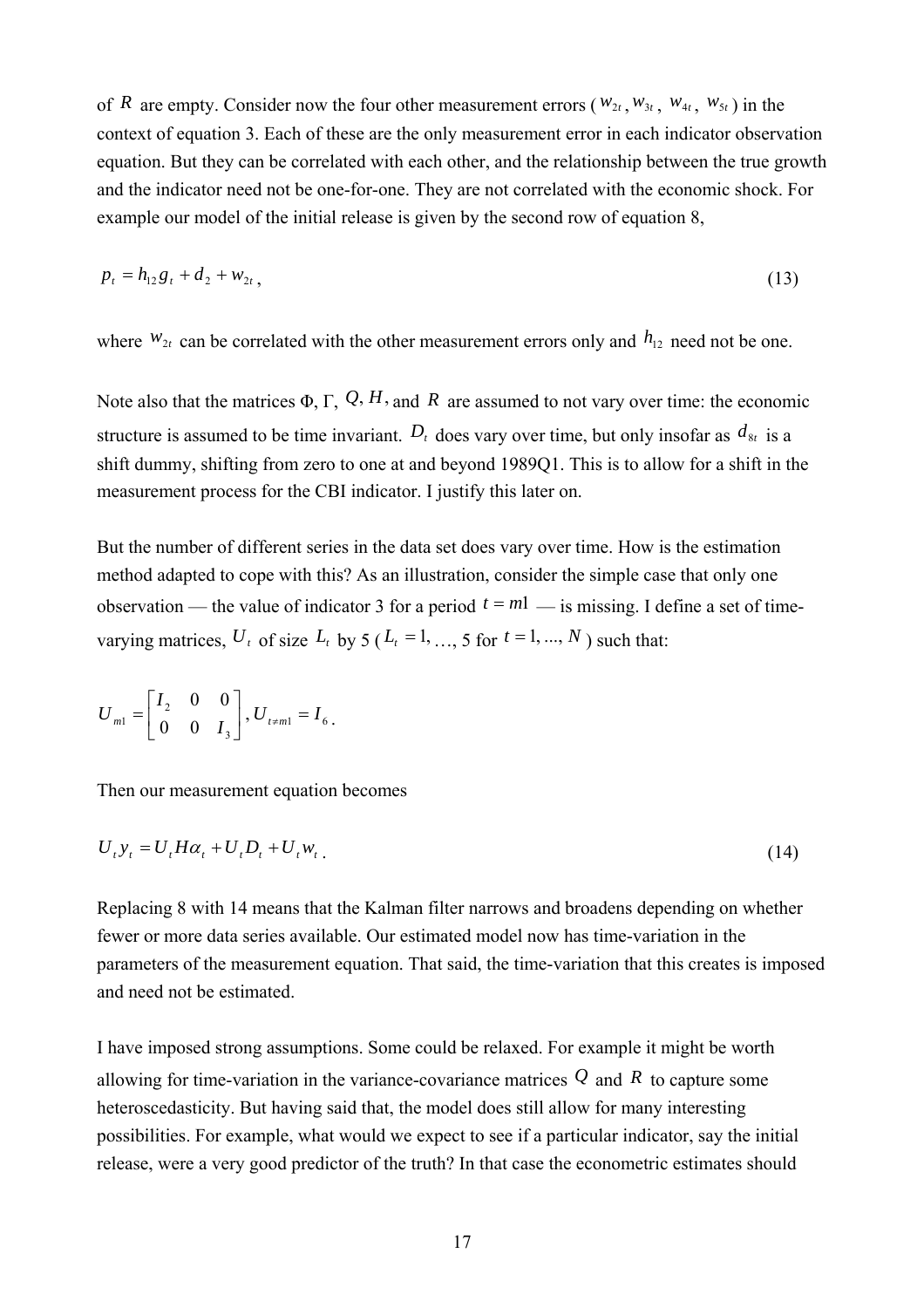have a value of  $h_{12}$  close to one,  $d_2$  close to zero — indicating no bias; and  $\sigma_{w22}^2$  close to zero a small variance of indicator measurement error.

Later on I show how the system comprising 4 and 14 can be estimated using a maximum loglikelihood procedure. Given those estimates, the outputs we would also want are as follows:

- First the estimated values of the parameters, and their standard errors.
- Second, what would be the monetary policymakers' estimate of true DHC output growth, formed on the full set of available data. This corresponds to the estimated value of the state conditional on the whole data set and are called the fixed-interval smoothed values of the state. They are denoted by  $\hat{\alpha}_{t|N}$ , and come with a covariance matrix  $\hat{P}_{t|N}$ . *N* is the size of the full available data sample. With the smoothed values of the state, one can also calculate a set of smoothed fitted values for the indicators,  $\hat{y}_{t|N}$ . The smoothed residuals are then the difference between the observed indicator values, and these fitted values and are denoted by  $e_{\textit{smooth},t} = y_t - \hat{y}_{t|N}$
- Third, we would want also want a forecast of true distribution sector, at least for the next two quarters. That comes from a prediction of the state, denoted by  $\hat{\alpha}_{N+k|N}$  where  $k = 1, 2, ..., K$ , and  $N + K$  being the end of a forecast horizon. We can estimate a covariance associated with that prediction,  $\hat{P}_{N+k|N}$ .
- Fourth, we could look at the contribution of each data observation to the estimate of true DHC growth. Formally I derive the contribution of observation on indicator *i* at time *t* to the estimate of the true DHC growth at time  $S$ , denoted by  $C_{i,t,1,s}$  such that

$$
\sum_{i=1}^5 \sum_{t=0}^N c_{i,t,1,s} = \hat g_{s|N} \ .
$$

This is done by running the recursions above over a data set that includes only the value of that indicator at time  $<sup>t</sup>$  and with all other values are set at zero<sup>4</sup>. As the filter is linear</sup> the sum of these contributions should add up to the true DHC growth estimate, as described above, when we also take account of the constant. How do we treat the missing values in calculating these contributions? The natural solution is to impose the set of matrices  $U_t$  when we calculate the filtered, smoothed and predicted values of the states. This means I am interpolating any missing values in deriving our outputs, and there is therefore no contribution of a missing observation.

<sup>&</sup>lt;sup>4</sup> A more computationally efficient alternative is to run the recursions described in Koopman and Harvey (2003).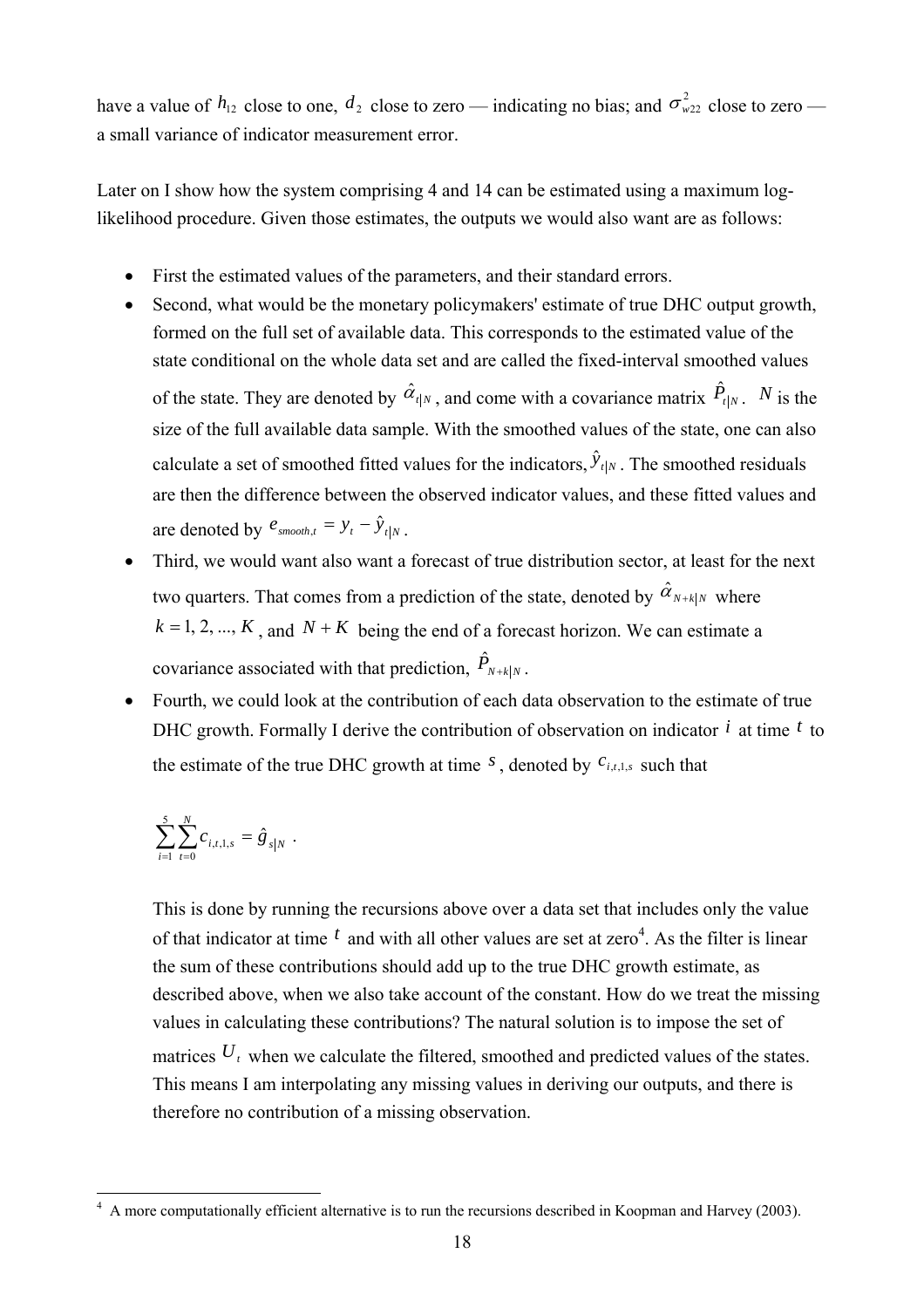• Fifth, there are the weights. The contribution of each data series at time  $<sup>t</sup>$  to the estimate</sup> of the state at time *s* is given as the value of that series at time *t* multiplied by its weight,  $c_{i,t,1,s} = y_{it} w_{i,t,1,s}$  such that

$$
\sum_{i=1}^5 \sum_{t=0}^N y_{it} w_{i,t,1,s} = \hat{g}_{s|N} \ ,
$$

thus breaking the contribution further down into the weight and the data outturn. In a Kalman filter with variable matrices, the weights vary over both the timing of the data, *t* , and the timing of the predicted DHC output, *s* . The weights for calculating the estimate of true DHC growth in the most recent quarters ( $^S$  near to  $^N$ ) are likely to be of most interest.

• Finally, we can also calculate the information content of each indicator, which is related to its contribution in reducing the variance of the estimation error to the true growth measure.

## **4 How the model is estimated**

A first step is to prepare the data. All observed series are demeaned and scaled to the final release (multiplied by the ratio of the standard deviation of the final release to the standard deviation of that data series) on a common sample. This restricts the range of parameters, and so improves the speed and accuracy of the optimisation. For example, de-meaning should push the values of the estimated constants in observations closer to zero. This is especially important because not all of our indicators are growth rates. The survey data are balance measures which report the percentage of respondents and have a very different scale.

Demeaning and scaling are not exact procedures though. When there is substantial uncertainty in estimating the sample mean and standard deviation of a series, these procedures will naturally be subject to uncertainty. So I have allowed for constants in the relationships which are not identities, even after demeaning, and then also tested for shift structural breaks.

The estimation method is (non-Bayesian) maximum likelihood<sup>5</sup>. The log-likelihood function is minimised over the choice of the parameter values by a numerical algorithm given some starting values for the parameters and the states. That process and the assumptions used are described in Appendix 1.

 5 Under Bayesian maximum likelihood, the distribution of the observed data would also conditional on priors about distributions of the initial state and about the distributions of the parameters.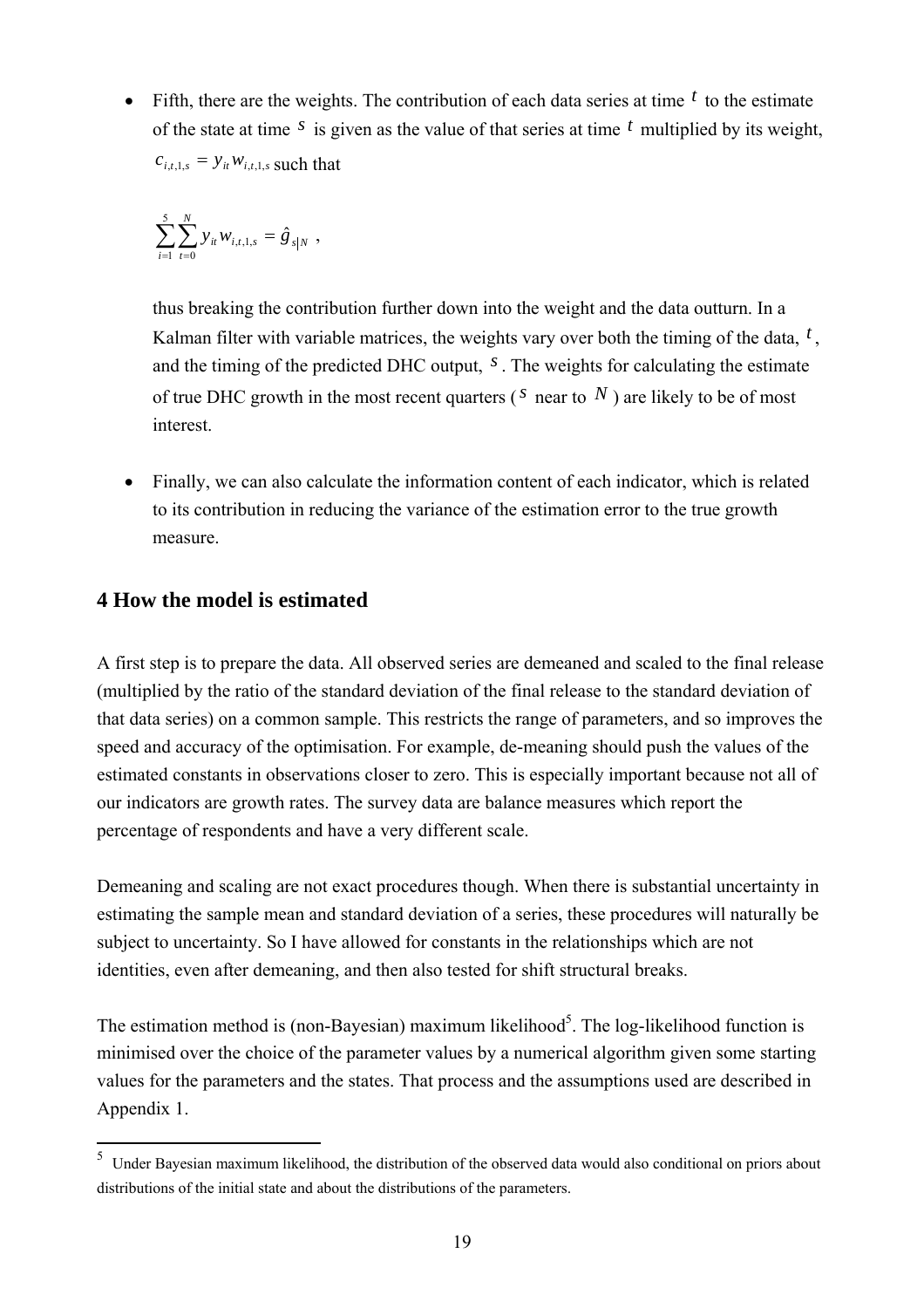I only note here that the starting values for the estimated parameters were taken to be fixed and not stochastic. The numbers chosen are presented along with the estimation results later. The starting values of the filtered states  $\hat{\alpha}_{\parallel 0}$  and its covariance  $P_{\parallel 0}$  were set at their the unconditional mean and covariance,  $(I - \hat{\Phi}_0)^{-1} \hat{\Gamma}_0$  and  $\hat{\Phi}_0 (\overline{P}_0) \hat{\Phi}_0^{-1} + \hat{Q}_0$ , respectively. This is valid if the state variables are stationary.

## **5 The parameter estimates**

The estimates of the unrestricted parameters are given in Tables 2, 3 and 4.

| Table 2: Estimates of the state equation          |                                                                           |  |  |  |
|---------------------------------------------------|---------------------------------------------------------------------------|--|--|--|
| $\hat{\Phi}$                                      |                                                                           |  |  |  |
| $\hat{\Phi}_{11}$                                 | $0.3698$ $(0.1026)^{**}$ $(0.5)$                                          |  |  |  |
| $\hat{\Phi}_{22}$                                 | $-0.6880(0.0453)$ <sup>**</sup> (0)                                       |  |  |  |
| $\hat{\Gamma}$                                    |                                                                           |  |  |  |
| $\hat{\gamma}_1$                                  | $0.3875$ $(0.1105)^{**}$ $(0.675 * 0.5)$                                  |  |  |  |
| $\hat{\mathcal{Q}}$                               |                                                                           |  |  |  |
| $\hat{\mathcal{Q}}_{11}$                          | $0.8583 (0.1880)^{**} (0.01)$                                             |  |  |  |
| $\hat{Q}_{\scriptscriptstyle{12}}$                |                                                                           |  |  |  |
| $\overline{\hat{\cal Q}_{\scriptscriptstyle 22}}$ | $1.601$ $(0.1082)^{**}$ $(0.01)$                                          |  |  |  |
| <b>Notes</b>                                      | The first figure in brackets is the estimated standard error.             |  |  |  |
|                                                   | The second bracketed figure is the starting value used of that parameter. |  |  |  |
|                                                   | One star indicates 90% significance, two stars indicate 95% significance. |  |  |  |

#### **Table 3: The estimated covariance of the measurement equation**

$$
\hat{R} = \begin{bmatrix}\n0 & 0 & 0 & 0 & 0 \\
0 & 1.0678 (0.1394)^{**} (0.01) & & & & \\
0 & 0.4356 (0.1838)^{**} (0) & 2.1580 (0.3229)^{**} (0.01) & & & \\
0 & 1.5465 (0.4563)^{**} (0) & 1.5053 (0.5663) (0) & 3.6686 (1.2035)^{*} (0.01) & & \\
0 & 0.0004 (0.1376) (0) & 0.0374 (0.2980) (0) & 0.2664 (0.3372) (0) & 2.3955 (0.3210)^{*} (0.01)\n\end{bmatrix}
$$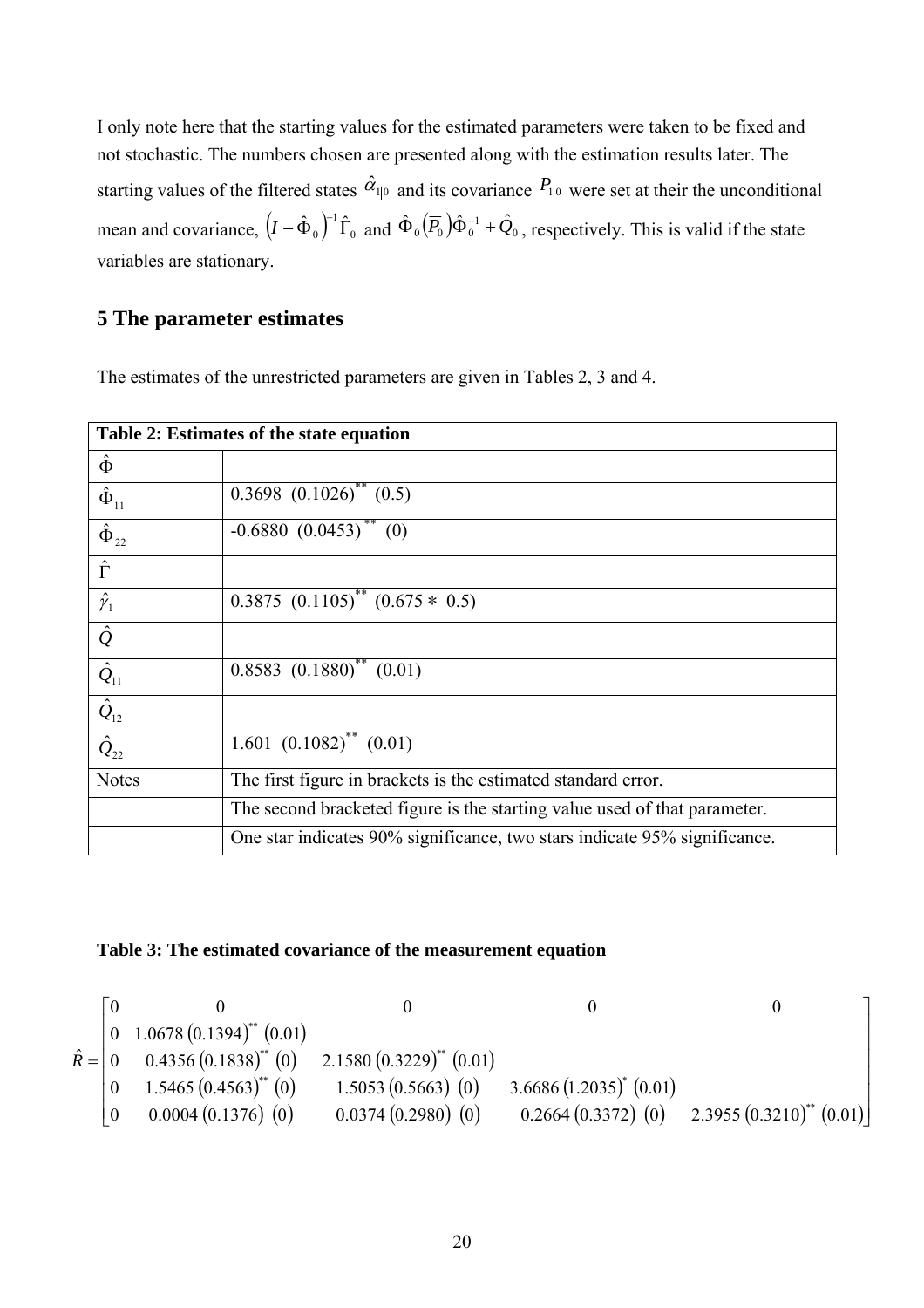#### **Table 4: Estimates of the measurement equation**

$$
\hat{H} = \begin{bmatrix} 1 & 0.6679 (0.0687)^{**} (1) & 0.7707 (0.1774)^{**} (1) & 1.4930 (0.3291)^{**} (1) & 0.2543 (0.0960)^{*} (1) \end{bmatrix}^{T};
$$
\n
$$
\hat{D} = \begin{bmatrix} 0 & -0.3466 (0.1113)^{**} (0) & 0.1063 (0.2392) (0) & -0.5258 (0.3140) (0) & 0.5103 (0.1510)^{**} (0) \end{bmatrix}^{T}.
$$

Taken as a whole, this comprises a reasonable set of estimates: most of the parameter estimates are significant; all fall within the range of what is plausible; and all have been updated from their initial values. Looking at them more closely, we can see that there are some interesting results.

- True DHC output growth is not very autoregressive. The coefficient on the lagged value is about 0.4.
- True DHC output growth is estimated to be quite volatile. The conditional standard error of economic shocks  $(\hat{Q}_{11})^{0.5}$  is about 0.93 = (0.86)<sup>0.5</sup>. That is larger than the mean of the final release of official data for that sector (0.68 %). The unconditional standard error is about  $0.99\% = \left( \left( 1 + (\hat{\Phi}_{11})^2 \right) * \hat{Q}_{11} \right)^{0.5}$ . 11  $=\left(\left(1+\left(\hat{\Phi}_{11}\right)^2\right)*\hat{Q}\right)$
- The long-run growth rate of true DHC output is estimated to be  $0.61 = (1 \hat{\Phi}_{11})^{-1} \hat{y}_1$ . Our predictions of true DHC output growth into the quarters beyond which there is no data become quickly dominated by this estimate. But it is not very precise. The estimate might be sensitive to very early quarters in our data set, where there were some large falls in the sectors' output. See Chart 1. As a rough indication of the imprecision, the standard error on  $\hat{\gamma}_1$  is 0.11, nearly half its estimated mean. I shall return to this later on.
- Initial releases are imperfectly related to true DHC growth. The estimate of the long-run coefficient linking the two,  $\hat{h}_{21}$ , at 0.67 is significantly below one. There is also a significant constant under-prediction, of about 0.35pp, as estimated in  $\hat{d}_2$ . And the unconditional standard error of its measurement error is estimated to be large, at  $1.05\%$ <sup>6</sup>.
- The CBI distributive trades indicator has an upward bias which is not significant. It's longrun relation with the truth  $(\hat{h}_{31})$  is less than one, but significant. And the unconditional

 $\overline{a}$ 

<sup>&</sup>lt;sup>6</sup> The sample estimate of the standard deviation of the measurement error in the initial release  $E[p_i - \alpha_i - E[p_i - \alpha_i]]^2$  is calculated as  $\left( (1 - \hat{h}_{21})^2 * \hat{Q}_{11} * (1 - (\hat{\Phi}_{11})^2) * (1 - (\hat{\Phi}_{22})^2) + \hat{R}_{22} \right)^{0.5}$ , 22 2 22 2  $11 \quad 1 \quad 1 \quad 1$  $((1 - \hat{h}_{21})^2 * \hat{Q}_{11} * (1 - (\hat{\Phi}_{11})^2) * (1 - (\hat{\Phi}_{22})^2) + \hat{R}_{22})^3$ , and similarly for the other series.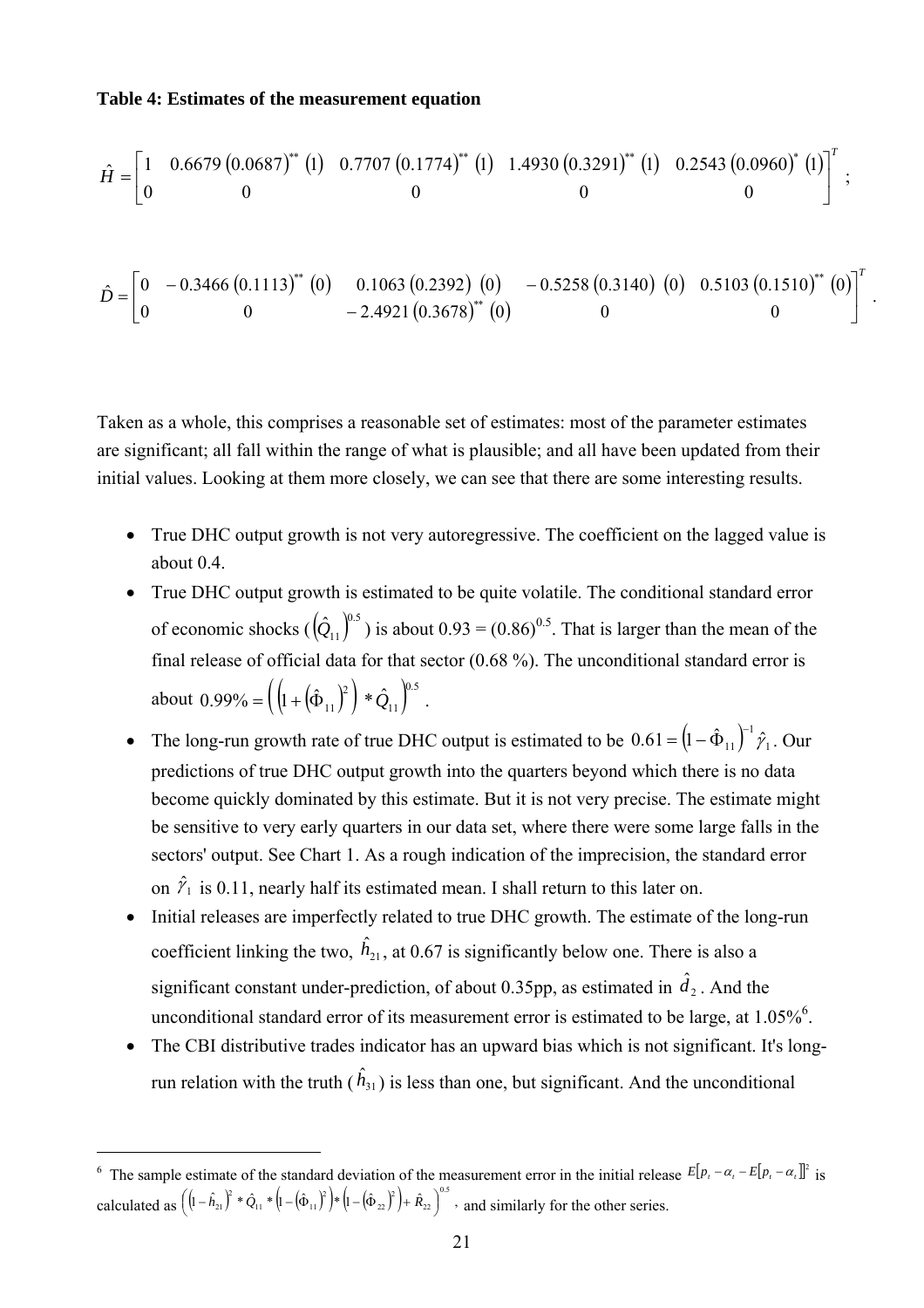standard deviation of its measurement error is larger than even that of the preliminary release at 1.47%. The shift dummy  $\hat{d}_{8t}$  was found to be significant.

- The initial retail sales data is also significantly related with true DHC growth: see  $\hat{h}_{41}$ . The unconditional standard deviation of its measurement error is 1.94%, larger still. It features a downward bias  $(\hat{d}_4 < 0)$  but one that is not significant. Note that, just as we would expect, there is significant covariance between its idiosyncratic measurement errors and that of the initial data release:  $\hat{\sigma}_{24} > 0$ ; the correlation coefficient is about 0.78. This suggests that some small part of errors in the initial ONS series reflect retail sales information.
- Households' income is also found to be weakly related to true DHC output, at least by these measures.

But a ranking of indicators in terms of the standard deviation of measurement error does not necessarily translate into a ranking of their contribution in estimating the truth. The marginal information in a particular data outturn brings in to predicting DHC output is a system property, and can differ even in sign from the estimated coefficients in the observation matrix, *H* . In particular it can be affected by error covariance. I shall derive full system measures of how much each indicator matters to complement these partial measures in sections 7 and 8.

#### **6 Diagnostics**

Charts 8 and 9 plot the one-step ahead residuals for the final and initial release. These residuals are all standardised.

# **final release**



**1979 1982 1985 1988 1991 1994 1997 2000 2003 2006**



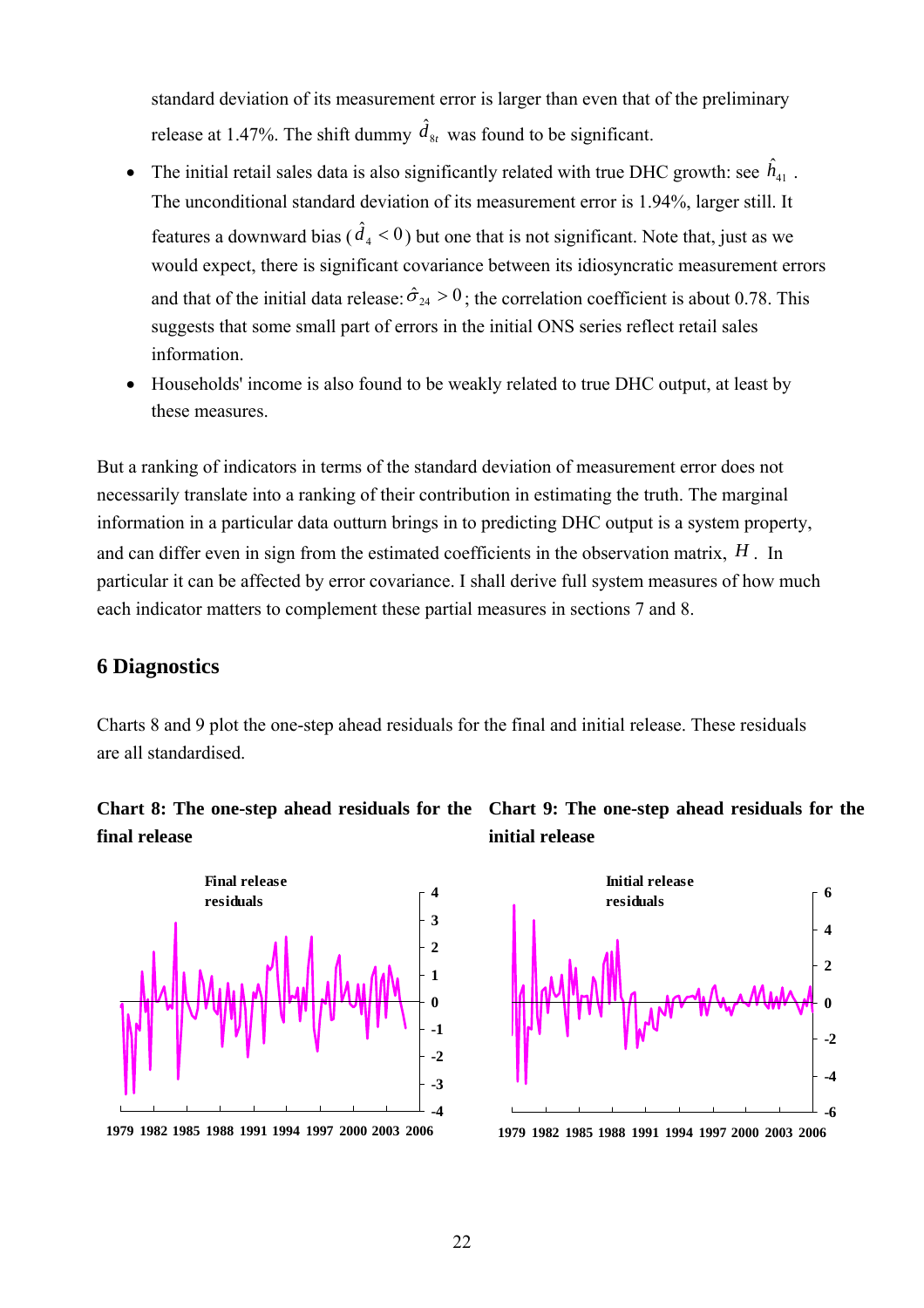Problems with the model can be found by testing on these residuals and also those for the indicators. We can certainly see some heteroscedasticity from those charts. And, though the residuals are quite noisy, that might disguise a break of some sort. Looking at the CBI series in Chart 6, there seems like there was a structural break in the late 1980s. Indeed a shift dummy was introduced to deal with this after testing (see below).

The tests are for serial correlation, heteroscedasticity; non-normality and finally for structural breaks with an unknown timing for the one-step-ahead residuals. Table 5 presents the statistics with the probability value in brackets.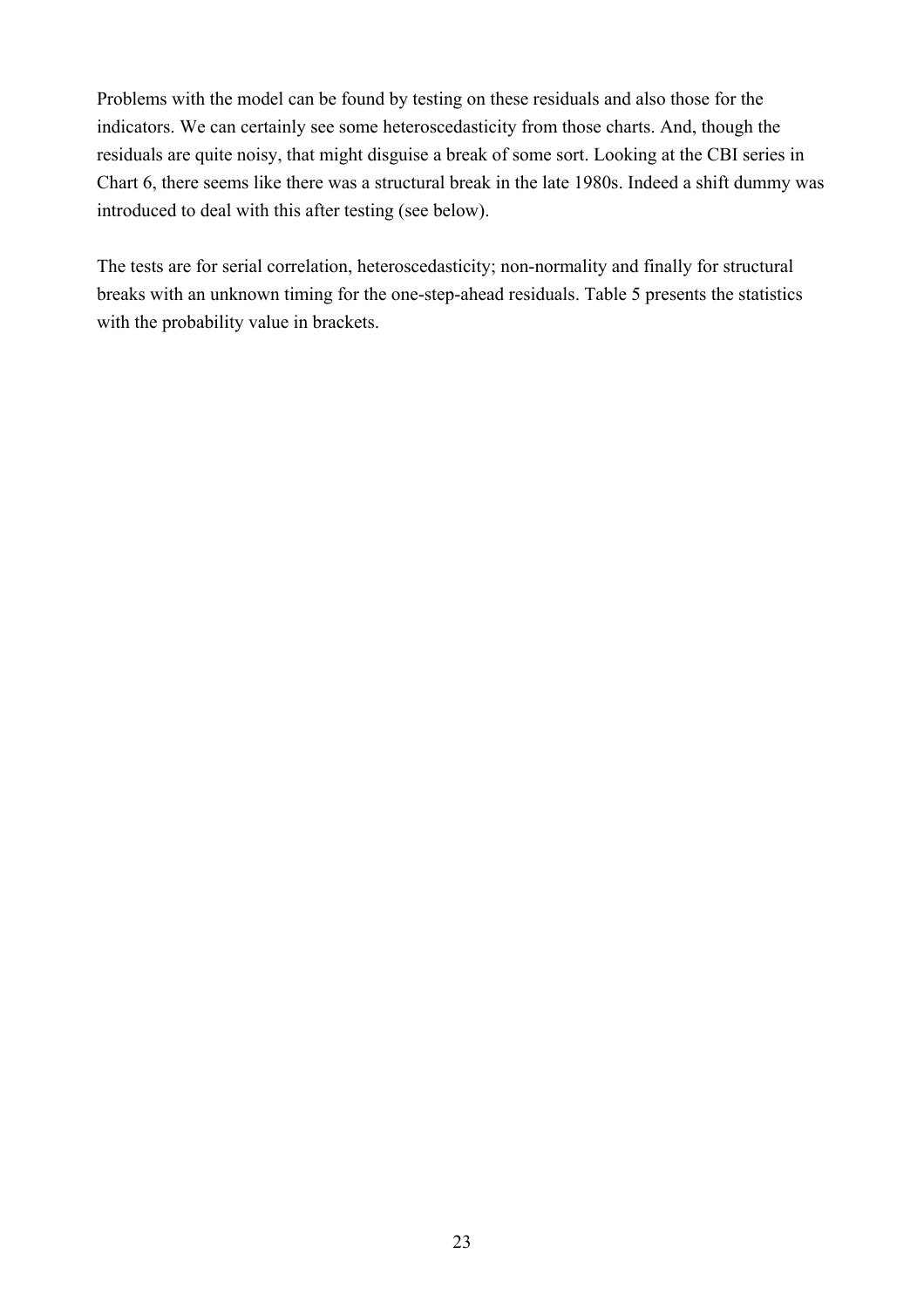| Table 5: Diagnostics for one-step ahead residuals on observation equations |                 |                    |                    |                    |                    |
|----------------------------------------------------------------------------|-----------------|--------------------|--------------------|--------------------|--------------------|
|                                                                            | Final           | Initial            | <b>CBI DT</b>      | <b>RS</b>          | H <sub>I</sub>     |
| No of obs                                                                  | 104             | 110                | 92                 | 54                 | 109                |
| Qstat ACF 1                                                                | 5.563(0.018)    | 2.050(0.152)       | 39.479 (0.000)     | 5.125(0.023)       | 16.652(0.000)      |
| Qstat ACF 4                                                                | 8.511 (0.075)   | 7.557(0.254)       | 62.791(0.000)      | 13.901 (0.008)     | 19.663(0.000)      |
| Serial LM test 1                                                           | 6.267(0.012)    | 1.822(0.177)       | 38.669 (0.000)     | 5.107(0.024)       | 16.600(0.000)      |
| Serial LM test 4                                                           | 4.700(0.320)    | 4.393(0.355)       | 38.435 (0.000)     | 12.004(0.017)      | 19.188 (0.000)     |
| Engle LM test 1                                                            | 14.423(0.000)   | 6.460(0.011)       | 19.753(0.000)      | 0.299(0.585)       | 8.684(0.003)       |
| Engle LM test 4                                                            | 47.9187 (0.000) | 36.929(0.000)      | 23.032(0.000)      | 0.494(0.974)       | 16.219(0.003)      |
| Jacque Bera                                                                | 189.158 (0.000) | 76.426 (0.000)     | 10.930(0.000)      | 1.410(0.494)       | 6.743(0.034)       |
| Kolmogorov                                                                 | 0.080(0.504)    | 0.079(0.392)       | 0.172(0.07)        | 0.175(0.065)       | 0.130(0.050)       |
| Breakpoint test                                                            | 3.699(0.425)    | 6.289(0.125)       | 2.21(0.659)        | 5.52(0.159)        | 2.940(0.523)       |
| Bootstrap 95% crit value                                                   | 9.793           | 8.186              | 9.090              | 8.474              | 8.660              |
| Dates of three<br>largest                                                  | 1982Q4,         | 1988Q4,<br>1989Q1, | 1984Q1,<br>1984Q2, | 1982Q4,<br>1985Q1, | 1982Q4,<br>1983Q1, |
| breaks                                                                     | 1983Q1,1983Q2   | 1988Q3             | 1984Q4             | 1985Q2             | 1983Q3             |
| Statistic with p-value in brackets                                         |                 |                    |                    |                    |                    |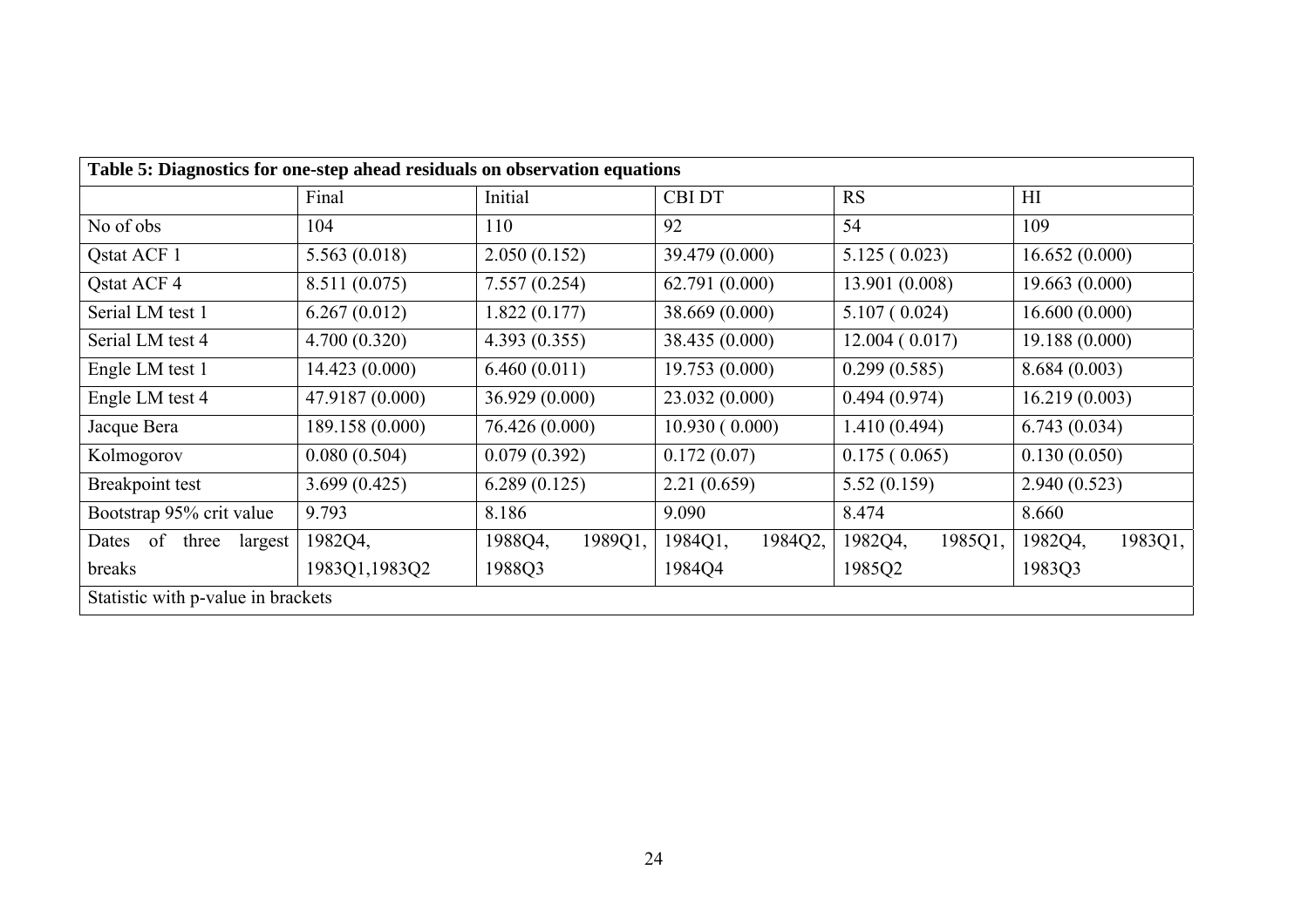Serial correlation is tested with a Liung-Box O-statistic for one and up to four lags, and also with Breusch-Godfrey LM tests for one and four lags (both Chi-squared with one degree of freedom). The results indicate that the residuals from the CBI, retail sales, household income all suffer from some first-order serial correlation, or some mis-specified dynamics.

There is some first-order correlation in the final release. But that is not at all worrying. The final release residuals should capture the economic shocks to the model. So in some sense we should expect serial correlation here; the model takes account of that. And reassuringly, the initial release residuals are found to be not serially correlated.

The Engle LM test indicates heteroscedasticity in all residuals of order one, and up to four in all of the residuals except retail sales. This may be expected of most UK time series over this sample; the 1980s were simply more volatile than later decades. Another potential cause is that there may be large shifts in the variance of measurement error. Garratt, Koop and Vahey (2006) suggest that a failure to account for these large shifts with regime switching might mislead model predictions. But they test a regime switching model against a linear, fixed coefficient OLS version; a state-space model even with constant variances such as this may imply less predictive failure.

The Jarque-Bera test (Chi-squared with two degrees of freedom) indicates a rejection of the null of normality, in the sense of kurtosis and skewness, in all but the Retail Sales residual series at a 5% level. The other two other series also come close to rejecting that null. The Kolmogorov-Smirnoff statistics reported in the next column tests if the residuals come from a normal distribution, and all series pass at a 5% level but only just. Yet a failure of normality and heteroscedasticity is not disastrous. The Kalman filter is the unbiased estimator with minimum variance if the residuals are gaussian. But if they are not, the Kalman filter is still the linear minimum variance estimator (though it might be bettered by a non-linear estimator).

The structural break test allows for breaks of an unknown timing. I used the Supremum test of Quandt (1960) and Andrews (1993). A series of Wald tests for permanent shift structural breaks were carried out, within a trimmed sample<sup>7</sup>. The test statistic is the maximum of this series. The critical values are derived by a wild bootstrap method of O'Reilly and Whelan (2005), as that should improve on the asymptotic values of Andrews (1993). The Wald statistic is reported in the column, with the date of the three largest breaks below that, and then the bootstrap 5% critical value itself.

The statistics indicate that neither the final release residuals nor the initial release residuals suffer from significant structural breaks, although there is more likelihood of a break in the initial

 $\overline{a}$ 

<sup>7</sup> A trimming parameter of 0.15 is applied. See O'Reilly and Whelan (2005) for an explanation.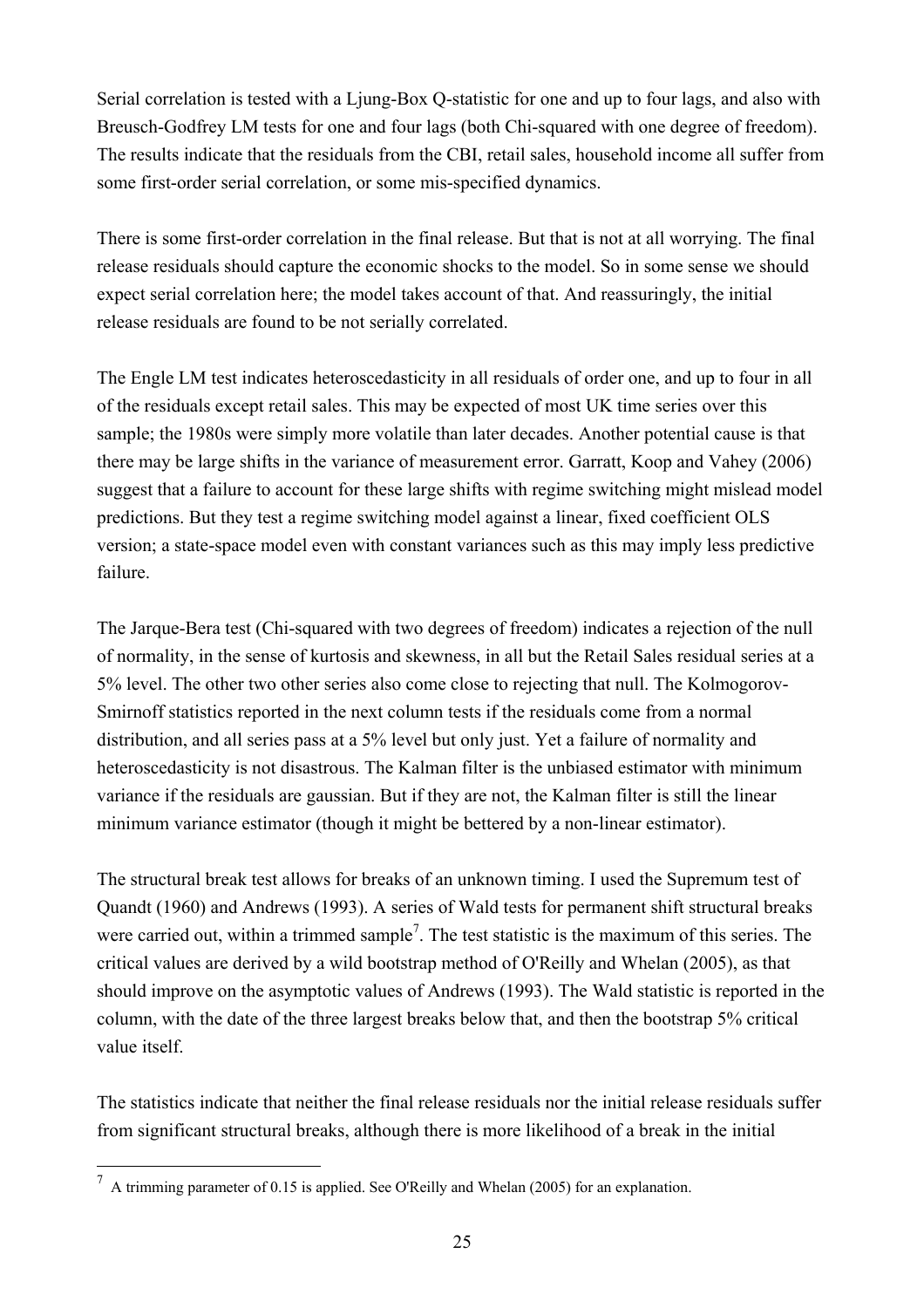release residual in 1989. That is reassuring, as the final release data is important in identification. Note the important 2002 changes in methodology in 2002 (see Section 2.1) are not indicated as a structural break in the official data residuals. Perhaps more data would be needed for these changes to become visible. It could also be that the effect of these changes is more of a reduction in variance rather than a step shift. None of the other indicator measurements are found to suffer from breaks. In the case of the CBI series, this is because we have already adjusted for a break with a shift dummy; without that dummy the residuals fail the break test unequivocally.

Of course these tests might be improved upon. For example it is difficult to identify structural breaks of unknown timing independently of estimating the model's parameters. As the one is conditional on the other, it may be important to do the two together. This matters especially in a Kalman filter framework. This has been tackled in a Bayesian framework, by Giordani, Kohn, and Van Dijk (2005). Still, these diagnostics do reveal some problems. Heteroscedasticity is ubiquitous and serial correlation and non-normality is present in many of the indicator residuals. But these concerns do not seem grave enough to undermine the main findings.

## **7 The forecast, the smoothed estimates, and the contributions**

Chart 10 plots the estimates of the distribution of true DHC growth as a fanchart. The central band of 10% width tracks the final release data quite closely where that data is available. In part that is by construction, as true distribution sector growth is defined as the long run of the final release series. But it also matters that a characteristic of the final release series is that it has shortlived dynamics and a small measurement error and so keeps very close to this long run.





Moving beyond the reach of the final release data, the chart confirms the pattern of a slowdown in early 2005 and a short interrupted recovery towards end of 2005, and another recovery in

Note: Bands are of 10% width, 50% width and 90% widths about the mean.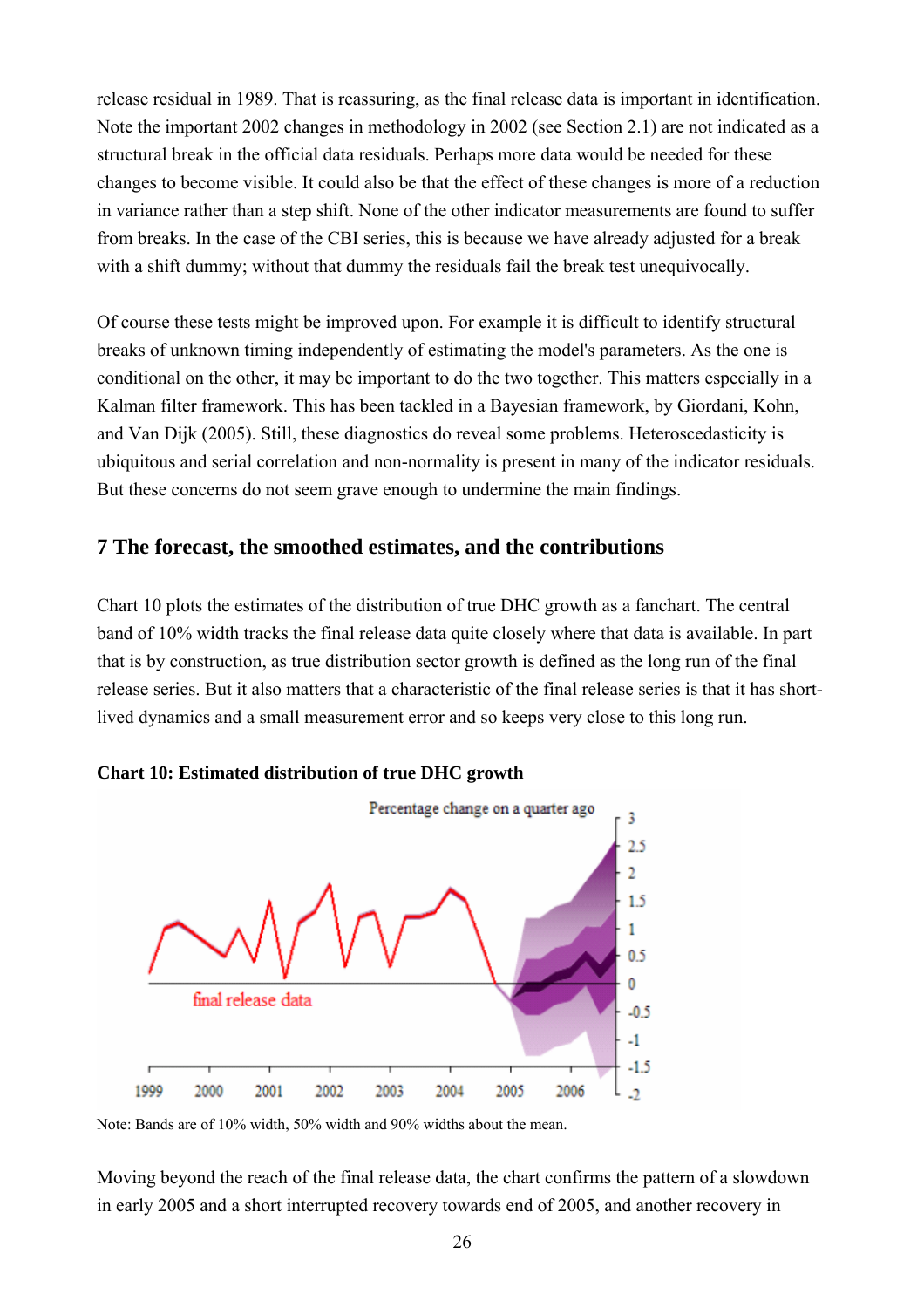2006Q2. Conditional on the available data set, the model suggests that the recovery will continue. But the standard error bands around the Q2 values are large: true DHC growth is estimated to lie within the range of -0.8% to 1.8% with a 90% probability.

Chart 11 breaks down the central estimate of true DHC growth into the contributions of the different data series. It includes what I would consider to be the time span of interest: for a data set put together in 2006 Q2, that is 2004Q4 to 2006Q4.





Where there is final release data (up to 2004Q4), that dominates in determining the estimating the mean of DHC output growth. Where there is no data, the estimated constant growth rate matters most. The dynamics of the model are short-lived. Hence the forecast of DHC growth for the last two quarters, 2006Q3 and 2006Q4, reflects little of the observed data and is dominated by the estimate of the constant  $\gamma_1$ .

In between these two time frames, the other indicators do play an important role. The contributions of the CBI Distributive Trades data and the initial retail sales series have acted to pull down on the mean estimates of DHC growth over the first three quarters of 2005. The retail sales data contribution turns positive in the end of 2005. It is striking that the initial data release does not matter much, and has an erratic contribution. I return to that below.

To understand those contributions better, Chart 12 plots those weights for the mean estimate of true DHC growth in the last period for which data is available; in our case that was 2006Q2. An initial release of official data for DHC growth for that period was available, although this would not be true early on within the quarter.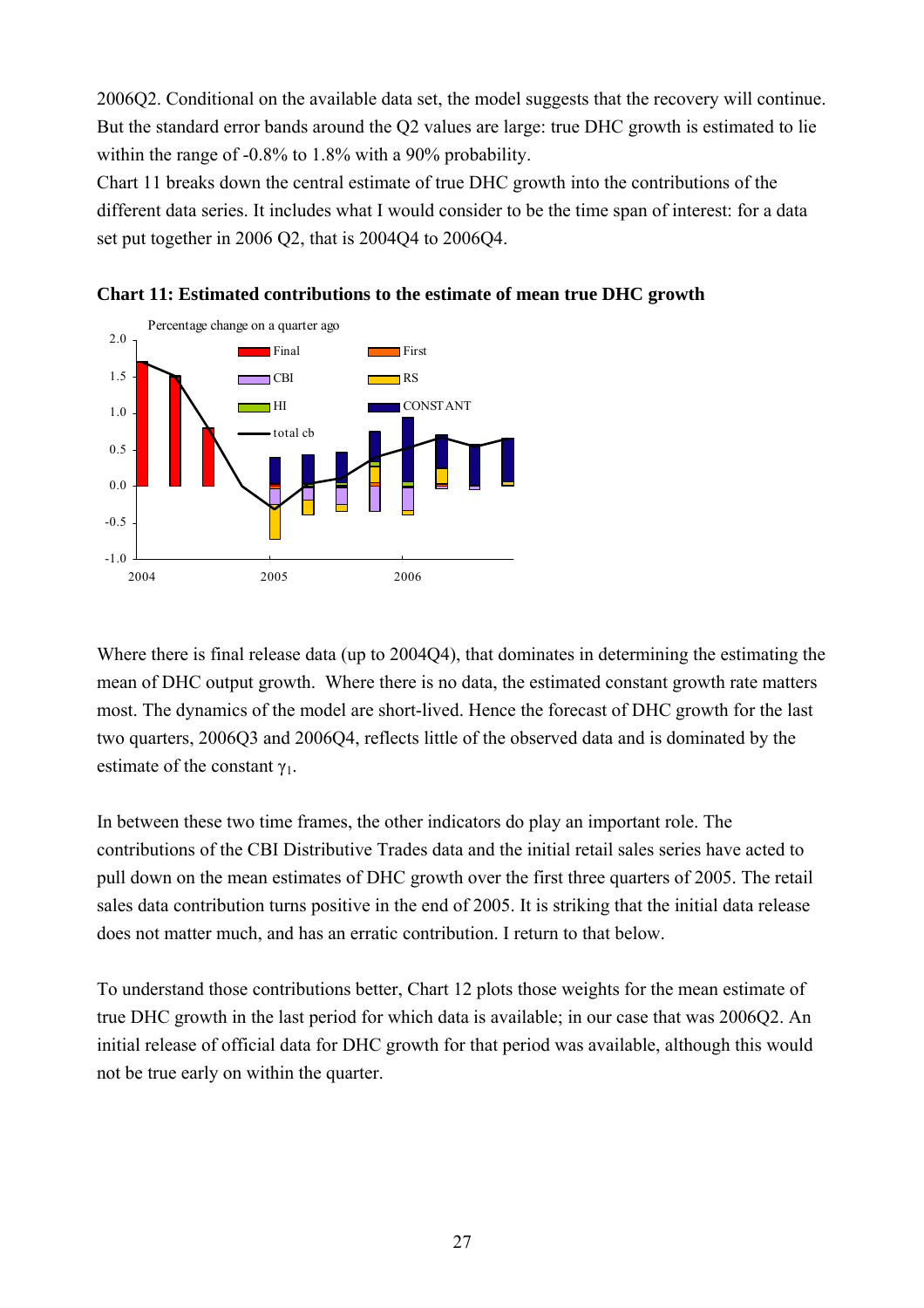

### **Chart 12: Standardised weights to mean forecast of true DHC growth**

There is no final release data available for 2006Q2, nor household income data. In their absence the CBI data and the retail sales series matter the most. We see that the initial data, that is in this case available up to 2006Q2, earns only a small weight in predicting distribution sector output growth. Its weak contribution in the previous chart was not because the outturns came out close to its mean.

## **8 Information gain of the indicators**

In the last section, I measured how important (or not important) our different data sources were in terms of contributions or weights to a central estimate. But we might be interested in how much each indicator contributes to improving the accuracy of the Kalman filter, hence as a variance decomposition.

This can be approached from the point of view of information theory. The idea is to estimate how much expected uncertainty is lowered by the information provided by each indicator. Tinsley, Spindt and Friar (1980) and Coenen, Levin and Wieland (2005) show how assuming that errors are normally distributed, that measure of the information gain of indicator *i* is related to the root mean squared error of the estimate of the true state when all indicators are used as a percentage of when all but the indicator  $\hat{i}$  is used. This is also explained in Appendix 2.

Here I decompose the variance at two periods of time, at 2005Q1, two quarters beyond where the last final estimate was available and 2006Q2, the end of all data in the sample. Table 6 reports the results.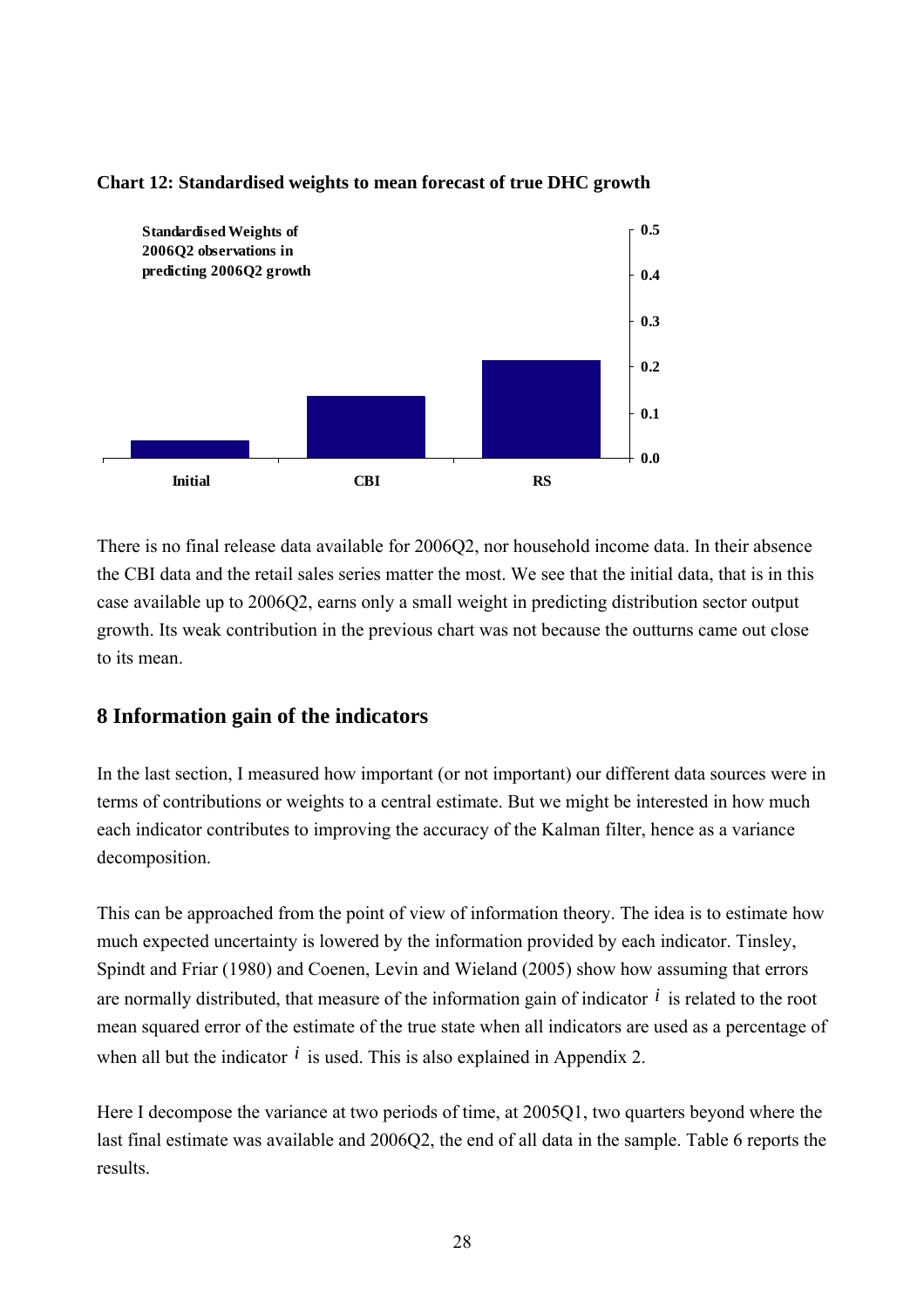The calculations in Table 6 confirm that the initial release data provides less information to the estimation of true DHC output growth than do the other indicators. The most important uncertainty reduction is given by the CBI and the retail sales series. That said, the information gains from those series are arguably not large either, relative to the estimated constant in the estimates of the state variable.

In summary, I have three main findings. First the model indicates that there was a slowdown in 2005, but is less sure about the subsequent recovery (at least from the data set I had available at the time). Second the initial release receives a low weight. And third, the estimated constant plays an important role in the forecasts of the model, especially beyond two quarters ahead. I now turn to discuss these two last findings in more depth.

| Table 6: Contribution of indicators to information content |              |                             |              |           |  |
|------------------------------------------------------------|--------------|-----------------------------|--------------|-----------|--|
| with                                                       | RMSE of      | % RMSE reduction            | RMSE of      | % RMSE    |  |
|                                                            | estimate for |                             | forecast for | reduction |  |
|                                                            | 2005Q1       |                             | 2006Q2       |           |  |
| all indicators                                             | 0.7640       |                             | 0.7969       |           |  |
| all but final                                              | 0.7828       | $100*(0.7828/07640-1)=2.43$ | 0.7970       | 0.01      |  |
| all but initial                                            | 0.7646       | 0.08                        | 0.7976       | 0.08      |  |
| all but CBI                                                | 0.7857       | 2.80                        | 0.8212       | 3.00      |  |
| all but RS                                                 | 0.7981       | 4.37                        | 0.8351       | 4.67      |  |
| all but HI                                                 | 0.7673       | 0.42                        | 0.8005       | 0.45      |  |

## **9 Identification, multicollinearity and reliability**

Why is the contribution of the initial release smaller than that of the surveys? One reason could be that the initial release is an estimate which processes only the information that the ONS have at that stage on the final release series. It is not a forecast of the final release, which would combine that information with a model-based estimate of the revision process. The surveys instead may aim more directly at the final release concept.

The retail sales data seems to be strongly related to the final release series. If this coefficient were poorly estimated, it would be overstating the importance of the retail sales series, and consequently undermining the initial release series. The data series all aim at a very similar concept. The model may not be set up well enough to separately identify different parameters, especially the error variances. For a combination of these reasons, the parameter estimates could be multicollinear. It is commonly argued that multicollinearity is not a serious problem. But we know that even if OLS estimates can still be unbiased and of minimum variance under multicollinearity, they can still be unreliable, in the sense that the estimated coefficients are highly sensitive to new observations. The symptoms are instability in estimates as new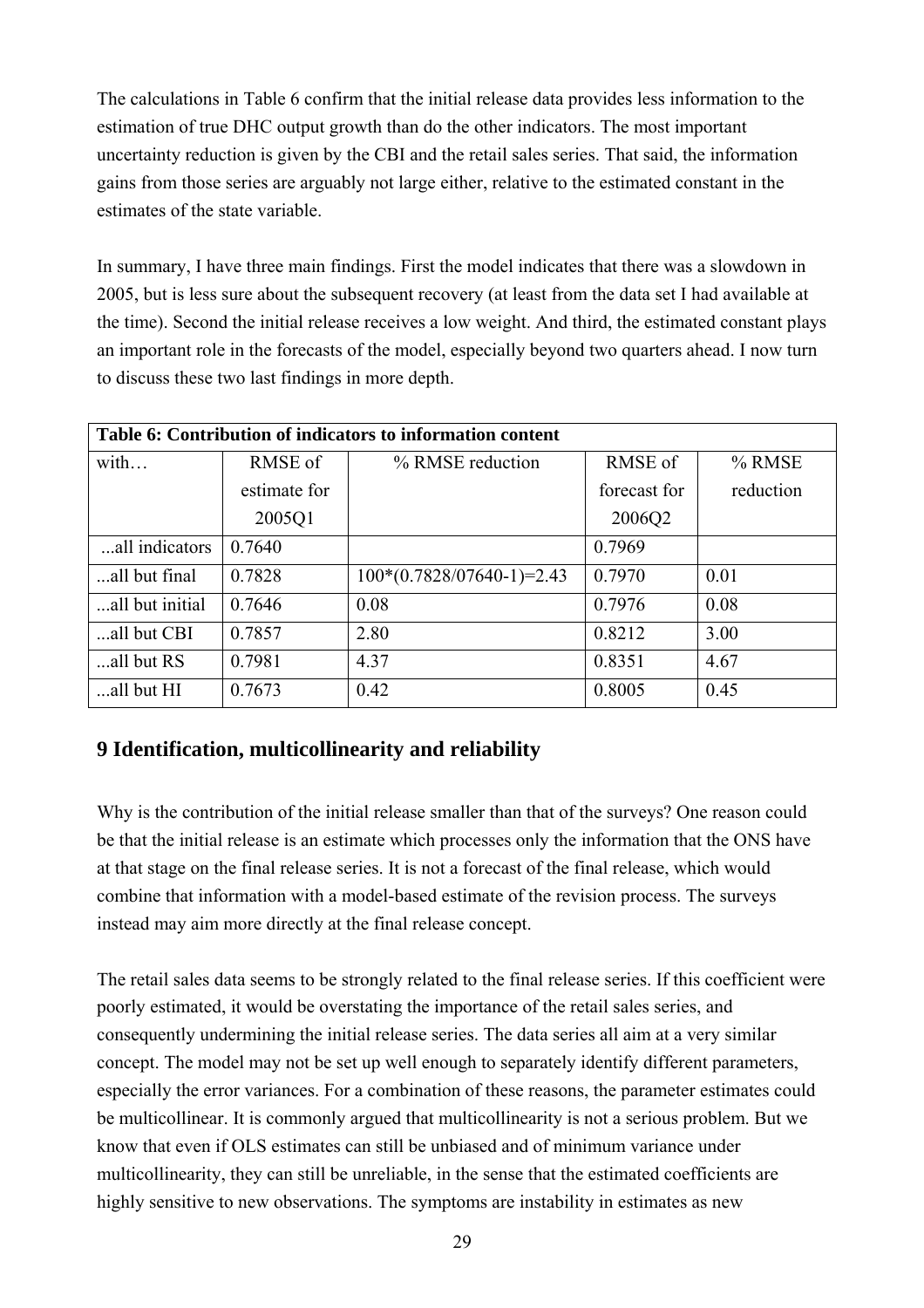observations are added; and large but offsetting parameters between two collinear indicators in the same equation (Watson, 1983).

We can test for this within the state space representation. Following Burmeister and Wall (1982), we can look to see if the Hessian matrix of parameter estimates is nearly singular, indicating that there are some linear combination of quite different parameter estimates which would as well be supported by the data, or relatedly if the correlation between different parameter estimates is close to unity in absolute value.

It turns out that the two parameter estimates that are most correlated are  $d_4$  and  $h_{14}$ , the constant and the slope coefficient in the observation equation for retail sales data. So there may be some problems there, presumably reflecting that the estimated coefficient between retail sales and the final release data (a rather high 1.5) is sensitive to the estimate of the mean of the retail sales series. But the estimated correlation coefficient between the two parameter estimates is, at 0.73, quite far from unity (Burmeister and Wall worried about values great than 0.996 in absolute value). Nevertheless, given our earlier concerns about the estimated value of  $h_{14}$  — it essentially implies a low weight of the initial release data — this does at least indicate that there could be some problem.

To test for sensitivity I substituted the estimate of this coefficient  $(\hat{h}_{14})$  in Table 4) with a value one standard deviation smaller, thus shifting it from 1.49 to 1.17. In Table 7, I compare the estimate of the Kalman gain weights (see appendix 1) under the two assumptions.

| Table 7: Sensitivity of the Kalman Filter weights for 2006Q1 |                      |                                    |  |  |
|--------------------------------------------------------------|----------------------|------------------------------------|--|--|
|                                                              | with base-line coeff | with smaller coeff on retail sales |  |  |
| <b>Initial Release</b>                                       | 0.011                | 0.064                              |  |  |
| <b>CBI DT</b>                                                | 0.031                | 0.038                              |  |  |
| <b>RS</b>                                                    | 0.045                | 0.012                              |  |  |
| HI                                                           | 0.011                | 0.016                              |  |  |

We can see that the weight on the initial release data rises nearly sixfold, from 0.011 to 0.064. So while one can accept the explanation that the initial release is not intended to capture the final estimate whereas the surveys are, one should also be wary that the low weight of the initial release may be due to an exaggerated role for the retail sales series. We can conclude that multicollinearity and weak identification pose no other problems here.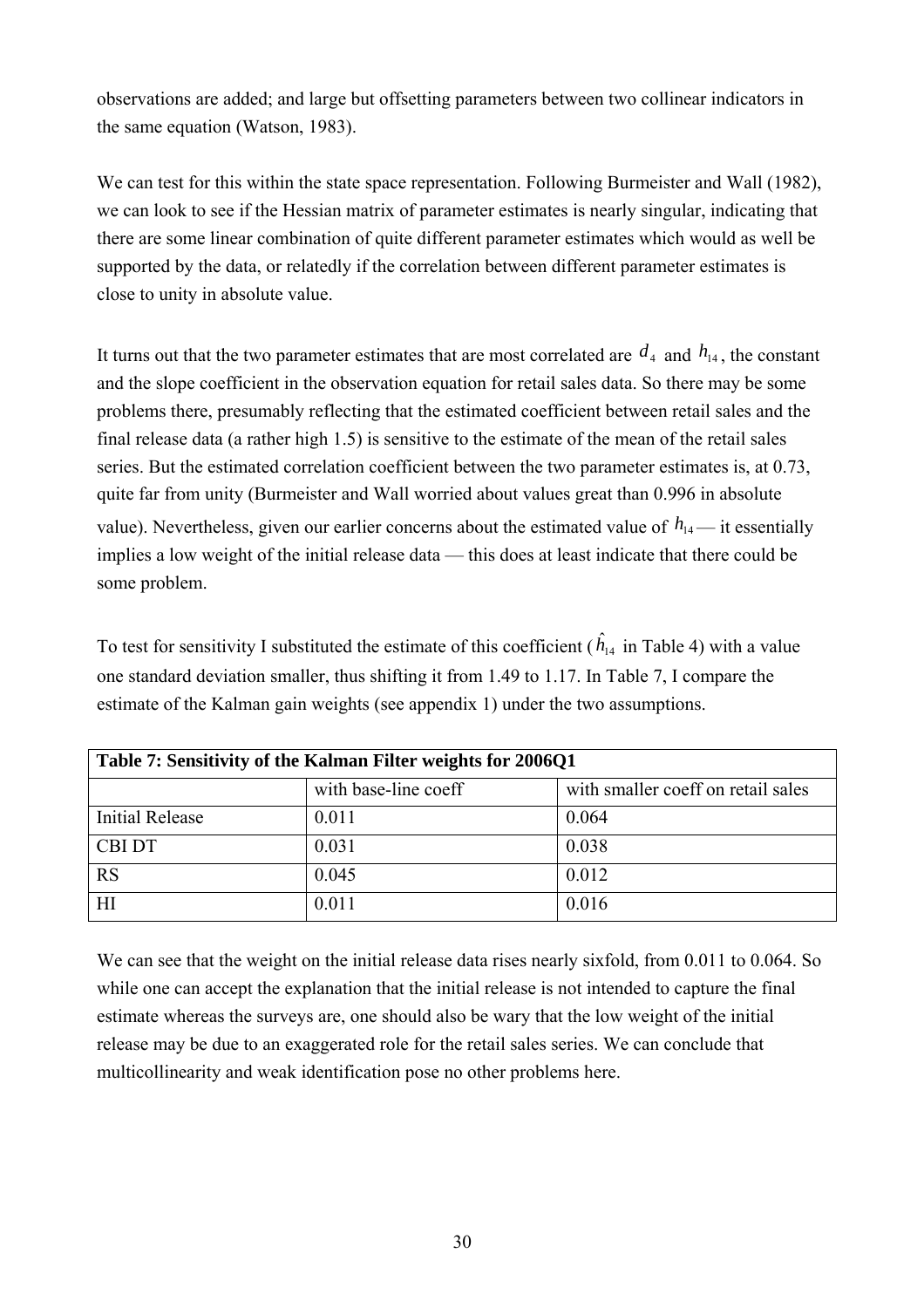## **10 Robustness to uncertainty in the estimate of the long-run growth rate**

The estimated constant plays an important role in our quantification. But that estimate may not be particularly well determined, especially within the ranges of accuracy that monetary policymakers need to work with. Yet the typical depictions of the uncertainty in this problem, such as the fanchart in Section 7, do not allow for uncertainty in the estimates of this or any other parameter. Another robustness check is needed.

Chart 13 plots three different 10% bands for true DHC growth. The central 10% band is for the model solved under our benchmark estimate of  $\gamma_1$ . The upper 10% band is for true growth solved with an estimate of  $\gamma_1$  that is one standard deviation higher (about 0.1), and the lower 10% band is for an estimate of  $\gamma_1$  one standard deviation lower.

#### **Chart 13: DHC output: robustness**

 $\overline{a}$ 



We can see that forecasts of true DHC growth are sensitive to uncertainty in this parameter. For example, as I shift the estimate of the parameter  $\gamma_1$  by one standard deviation, the 10% bands for 2006Q2 are shifted up by about 0.17pp. That is because true distribution sector growth is estimated to revert to its mean quickly. There are two main implications. First this reminds us that this model is not that well suited for describing the next quarter beyond which there is no data (and certainly not beyond that) as essentially the forecast is the historical estimate of the average growth rate $8$ . This is not a general result: forecasts from this type of model might be more robust for other series that are more backward-looking and revert more slowly to their historical mean. Second the estimates of the model are sensitive to shift structural breaks.

<sup>&</sup>lt;sup>8</sup> This could be tested by comparing the root mean squared errors of out of sample forecast over different horizons.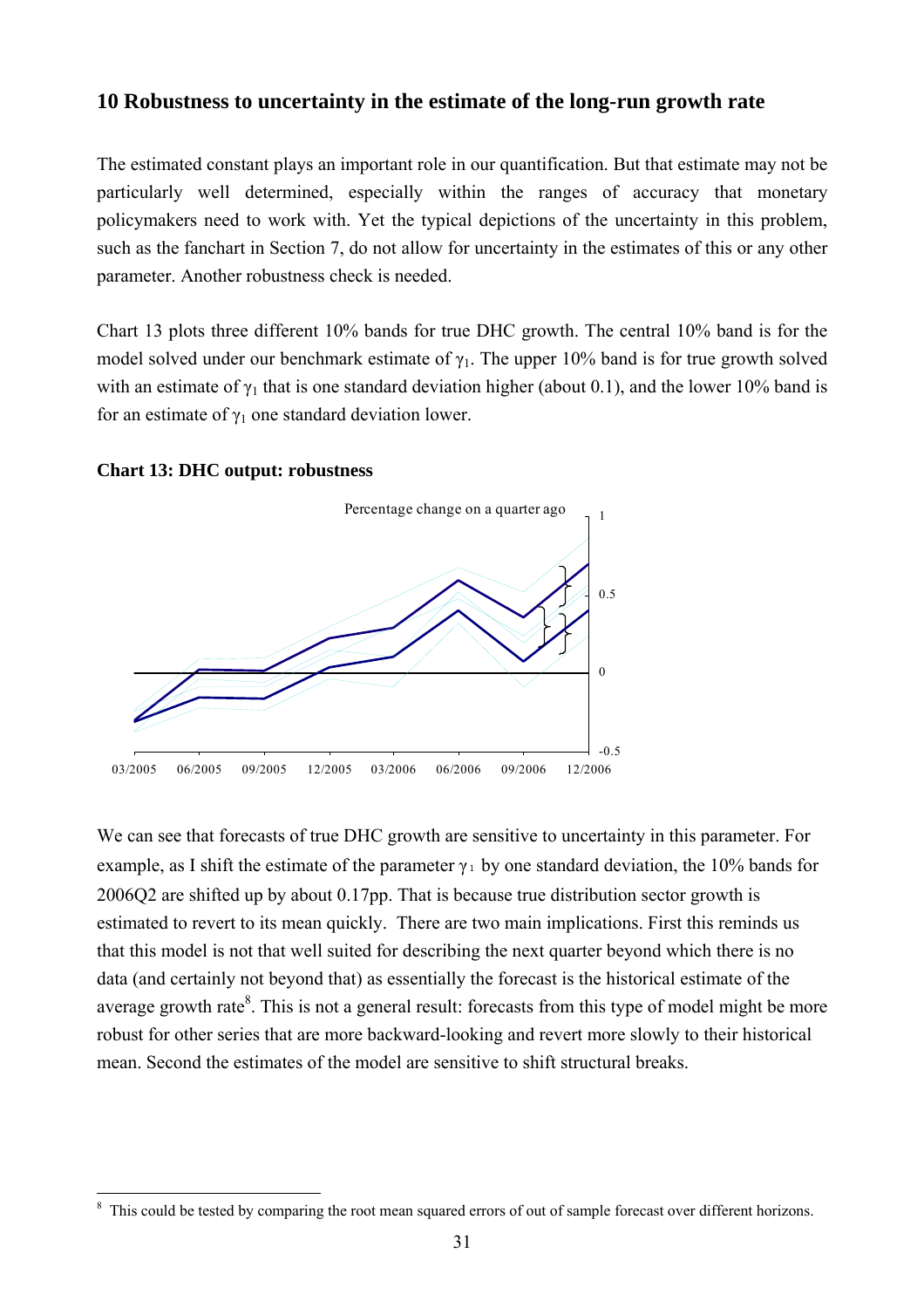## **11 Conclusion**

In this paper, I have used a case study of distribution, hotels and catering output in order to explore the monetary policy data uncertainty problem. I defined a model of true output growth and estimated a distribution for the series using a mix of official and non-official data on the sector. The results confirm with some decent significance that the sector did undergo some slowdown in 2005 and that a recovery has started in early 2006. But they are less revealing about whether that recovery will last: the estimates for 2006 Q3 are uncertain, and quite dependent on an estimate for the average long-run growth rate, rather than on the new data releases.

That the estimated value of the state variable is dependent on the estimated growth rate reflects that DHC growth rate reverts to its historical mean fairly quickly. This has two important implications. First there is a role for off-model information in establishing the prior estimate of this growth rate. And second, I have shown that the model's predictions are quite sensitive to shift structural breaks. Testing for shift structural breaks in both the data measurement and in the economic process are therefore very important.

Another result is that the model places less weight on the initial release data than it does on the surveys. That could be because the initial release data is prepared by the ONS as a building block towards the final release rather than an estimate of it. And for this reason I showed that there is a danger that it could be due to a erroneous high weight on the retail sales data, which contains the same early available raw information.

Perhaps this model has been most successful in revealing how uncertainty is inherent in the monetary policy data problem. Even when data from different sources are used to inform, there is still substantial conditionality on particular assumptions. This would imply that there is a major role for discussing uncertainty when policy decisions are implemented and explained, but also testing for robustness. This is what I have tried to do.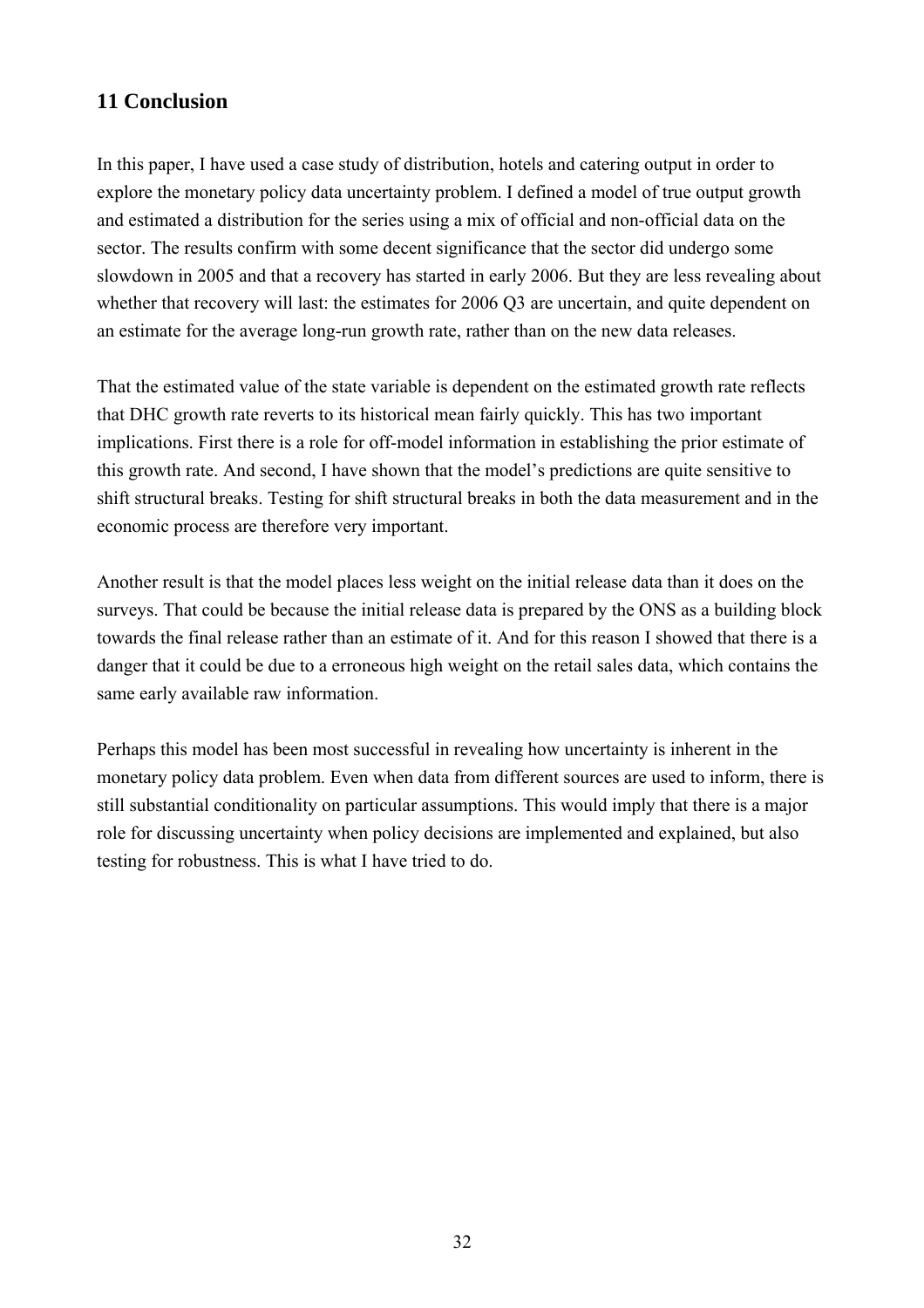#### **Appendix 1: The Kalman Filter**

Although the exposition of the Kalman filter is standard, it is worth repeating here so as to clarify notation. Given assumptions that the residuals are Gaussian, the Kalman filter produces the minimum mean squared linear estimator of the state vector  $\alpha_{t+1}$  using the set of observations for time  $t$ ,  $Y_t = [y_1, ..., y_t]$ . Let us call that estimate  $\hat{\alpha}_{t+1|t}$  and its associated covariance  $\hat{P}_{t+1|t}$ . Estimates conditional on the whole sample of data are given recursively, taking  $t$  from  $t = 1$  to *N*, as follows. I begin with a set of estimates for the parameter matrices  $\hat{\Phi}$ ,  $\hat{\Gamma}$ ,  $\hat{H}$ ,  $\hat{D}$ ,  $\hat{Q}$ , and  $\hat{R}$ . and a set of initial values for the state vector and its variance,

$$
\hat{\alpha}_{1|0}
$$
 and  $\hat{P}_{1|0}$ .

Then the recursion runs from  $t = 1$  to  $t = N$  over

$$
\hat{\alpha}_{t+1|t} = \left(\hat{\Phi} - K_t U_t \hat{H}\right) \hat{\alpha}_{t|t-1} + \hat{K}_t y_t + \left(\hat{\Gamma} - K_t \hat{D}_t\right)
$$
\n(15)

where the gain matrix is given by,

$$
\hat{K}_t = \hat{M}_t \hat{F}_t^{-1} \tag{16}
$$

and the covariance matrix of one-step estimation error is given by the solution to the Riccati equation,

$$
\hat{P}_{t+1|t} = \hat{\Phi} \Big( \hat{P}_{t|t-1} \Big) \hat{\Phi}^{-1} + \hat{Q} - \hat{M}_t \Big( \hat{M}_t \Big)^T ,
$$

with

$$
\hat{M}_{t} = \hat{\Phi}\hat{P}_{t|t-1}\left(U_{t}\hat{H}\right)^{T},
$$

and the covariance matrix of the one-step-ahead prediction errors in the observation data is estimated as

$$
\hat{F}_t = (U_t \hat{H}) P_{t|t-1} (U_t \hat{H})^T + U_t \hat{R}_t (U_t)^T.
$$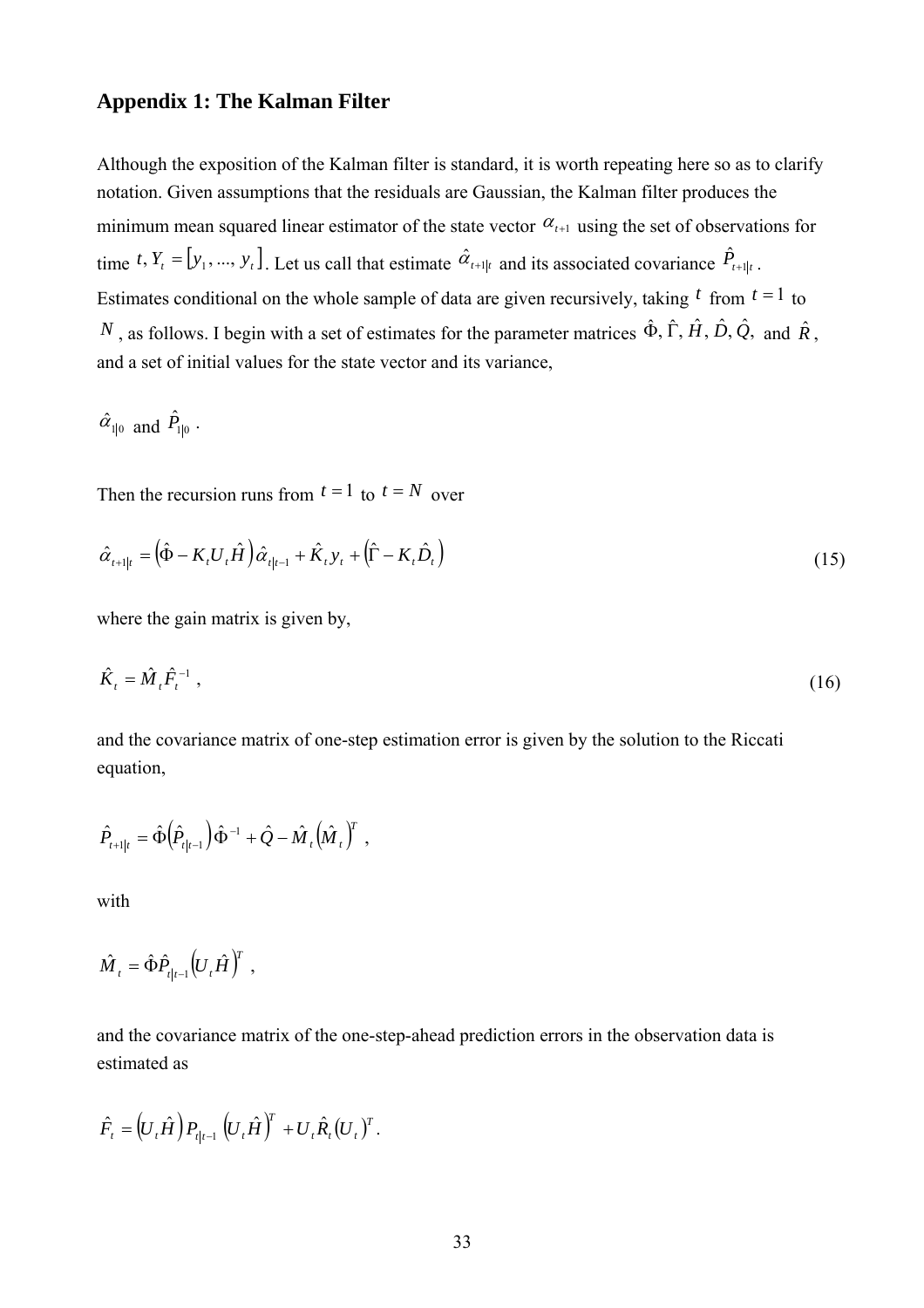The predicted estimate of the states,  $k$  periods ahead from the end of the data set  $(k = 1, ..., K)$ , is given by

$$
\hat{\alpha}_{N+k|N} = \hat{\Phi}^k \hat{\alpha}_{N|N} + \sum \frac{k}{j=1} \hat{\Phi}^j \Gamma
$$

with a covariance matrix

$$
\hat{P}_{N+k|N} = \hat{\Phi}^k \hat{P}_{N|N} \left( \hat{\Phi}^k \right)^T + \sum_{j=1}^k \hat{\Phi}^j Q \left( \hat{\Phi}^j \right)^T.
$$

The fixed-interval smoothed estimates are instead given by working backwards:

$$
\hat{\alpha}_{t|T} = \hat{\Phi}^{-1} \left( \hat{\alpha}_{t+1|t} - \hat{\Gamma} \right) + \hat{V}_t \left( \hat{\alpha}_{t+1|T} - \hat{\alpha}_{t+1|t} \right),\tag{17}
$$

for  $t = N - 1, N - 2, ..., 1$  with the associated covariance matrix as

$$
\hat{P}_{t|N} = \hat{P}_{t|t} + \hat{V}_t \Big( \hat{P}_{t+1|N} - \hat{P}_{t+1|t} \Big) \Big( \hat{V}_t \Big)^T , \qquad (18)
$$

given the matrices,

$$
\hat{V}_t = \hat{P}_{t|t} + (\hat{\Phi})^T (\hat{P}_{t+1|t})^{-1}.
$$

the one-step ahead predictions for the observed data are given by

$$
U_{t}\hat{y}_{t|t-1} = U_{t}\hat{H}\hat{\alpha}_{t|t-1} + U_{t}\hat{D};
$$

The smoothed predictions follow from

$$
U_{t}\hat{y}_{t|T} = U_{t}\hat{H}\hat{\alpha}_{t|T} + U_{t}\hat{D};
$$

and the out-of-sample forecasts of the observed data are

$$
\hat{y}_{t+k|N} = \hat{H}\hat{\alpha}_{t+k|N} + \hat{D}, \text{ for } k = 1, ..., K.
$$

The covariance matrix of the smoothed prediction errors in the observation data is given by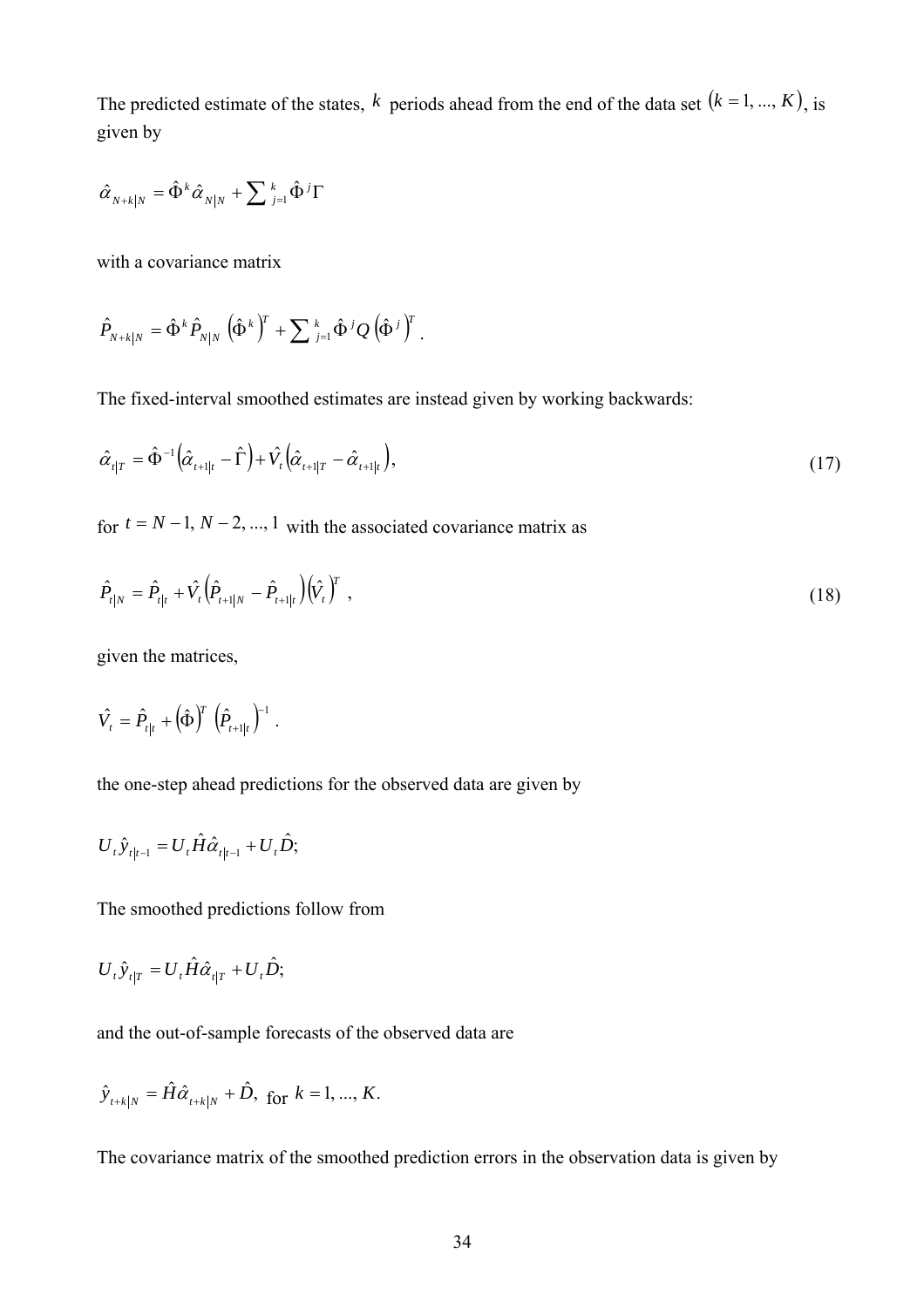$$
\hat{G}_t = (U_t \hat{H}) P_{t|T} (U_t \hat{H})^T + U_t \hat{R}(U_t)^T.
$$

The log-likelihood function for the non-Bayesian problem is given as

$$
\log L = -\frac{5N}{2} \log 2\pi - \frac{N}{2} \sum_{t=1}^{N} \log |F_t| - \frac{1}{2} \sum_{t=1}^{N} \left( U_t y_t - U_t \hat{y}_{t} \right)^T (F_t)^{-1} \left( U_t y_t - U_t \hat{y}_{t} \right).
$$

The estimates of the parameters can be derived by numerically searching for values which maximise this log-likelihood. The numerical algorithm was chosen to be a Broyden-Fletcher-Goldfarb-Shanno algorithm. The principal idea of the method is to construct an approximate Hessian matrix of second derivatives of the function to be minimized, by analyzing successive gradient vectors, and this is much quicker than Newton methods. The initial conditions for the state are the starting values of the filtered states  $\alpha_{1|0}$  and its covariance  $P_{1|0}$  were taken to be the estimated unconditional mean and covariance,

 $\left( I - \hat{\Phi}_0 \right)^{\!-1}\hat{\Gamma}_0$ 

and

 $\overline{a}$ 

$$
\hat{\Phi}_0 \left( \overline{P}_0 \right) \hat{\Phi}_0^{-1} + \hat{Q}_0
$$

respectively.

## **Appendix 2: Information theory**

We can begin with Shannon's measure of uncertainty, or entropy, in a probability distribution. This is minus the expected value of the log of the probability distribution<sup>9</sup>:

$$
J(x_{1t}) = E[-\ln(f(x_{1t}))];
$$
  

$$
= -\int f(x_{1t}) \ln f(x_{1t}) dx_{1t}
$$

<sup>9</sup> Let us assume that one message is chosen from a finite set of equally likely (uniformly distributed) alternatives. Then the number of possible choices or any monotonic function of this number can be regarded as a measure of information. The logarithmic function is often judged to be the most natural function.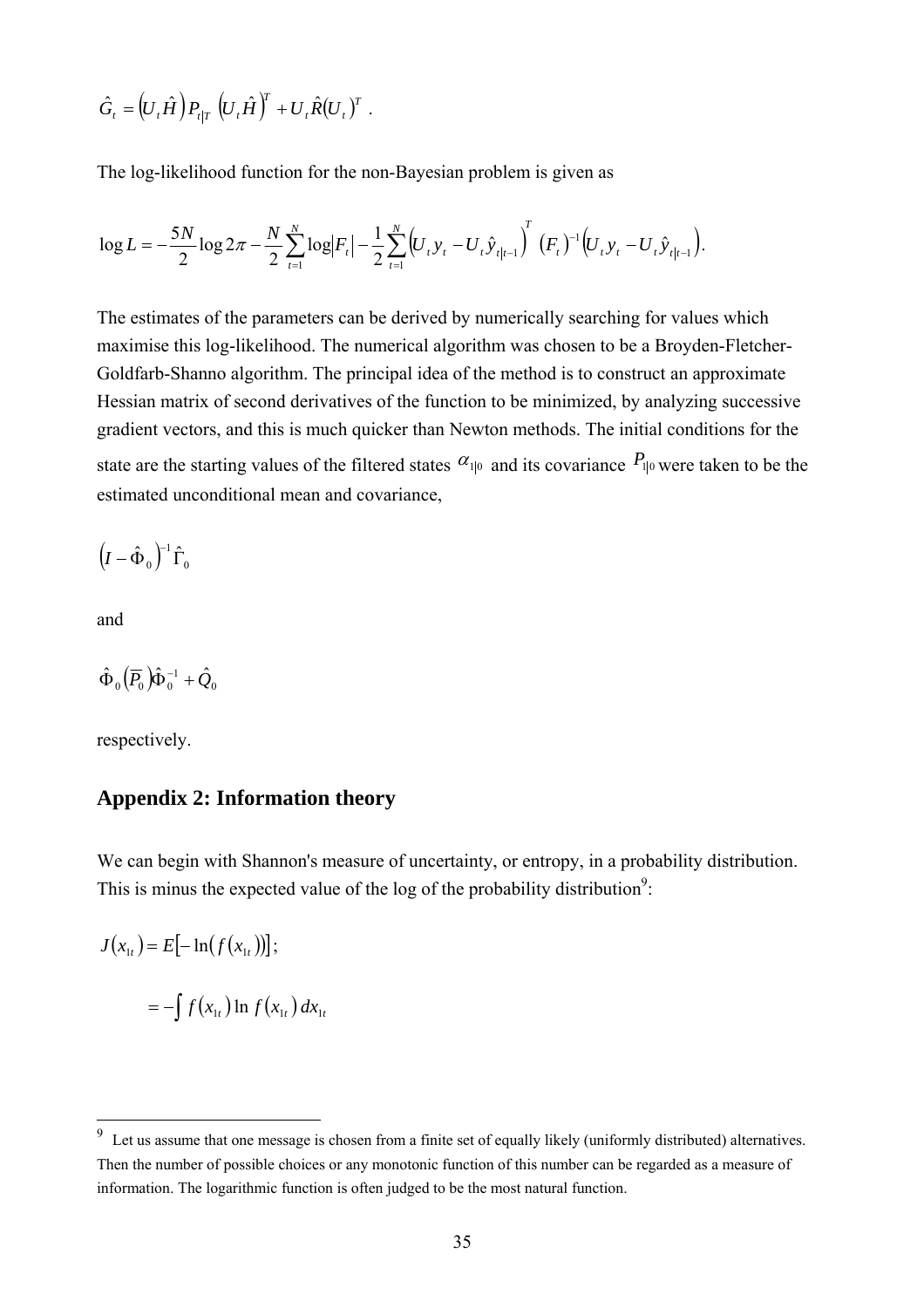The joint entropy measures how much entropy is contained in a joint system of two random variables:

$$
J(x_{1t}, x_{2t}) = E[-\ln(f(x_{1t}, x_{2t}))];
$$
  
=  $-\int f(x_{1t}) f(x_{2t}) \ln(f(x_{1t}, x_{2t})) dx_{1t} dx_{2t}.$ 

The conditional entropy measures how much entropy a random variable  $x_{1t}$  has remaining if we have already learned completely the value of a second random variable  $x_{2t}$ :

$$
J(x_{1t} | x_{2t}) = J(x_{1t}, x_{2t}) - J(x_{1t}).
$$

Our measure of information content is then the reduction in uncertainty due to one indicator as the conditional entropy using the information set without that indicator minus the conditional entropy using the full information set:

$$
I(\hat{\alpha}_{1t|N}|Y_{N}^{-j}) = J(\hat{\alpha}_{1t|N}|Y_{N}^{-j}) - J(\hat{\alpha}_{1t|N}|Y_{N})
$$
  
=  $(J(\hat{\alpha}_{1t|N}) - J(\hat{\alpha}_{1t|N}|Y_{N})) - (J(\hat{\alpha}_{1t|N}) - J(\hat{\alpha}_{1t|N}|Y_{N}^{-j})).$ 

The joint distribution of the true state and the indicators, given by

$$
v_t \sim N \left( \begin{array}{c} E\big[\hat{\alpha}_{1t|N}\big] \\ H E\big[\hat{\alpha}_{1t|N}\big] + D \end{array} \right), \Omega_t \right)
$$

with

$$
v_t = \left[\hat{\alpha}_{1t|N}, Y_N\right]^T
$$

and

$$
\Omega_t = \begin{bmatrix} E\left[\hat{\alpha}_{1t|N}\right)^2 \\ U_t H E\left[\hat{\alpha}_{1t|N}\right)^2 \end{bmatrix} U_t H E\left[\left(\hat{\alpha}_{1t|N}\right)^2\right] (HU_t)^T + U_t R (U_t)^T \end{bmatrix}.
$$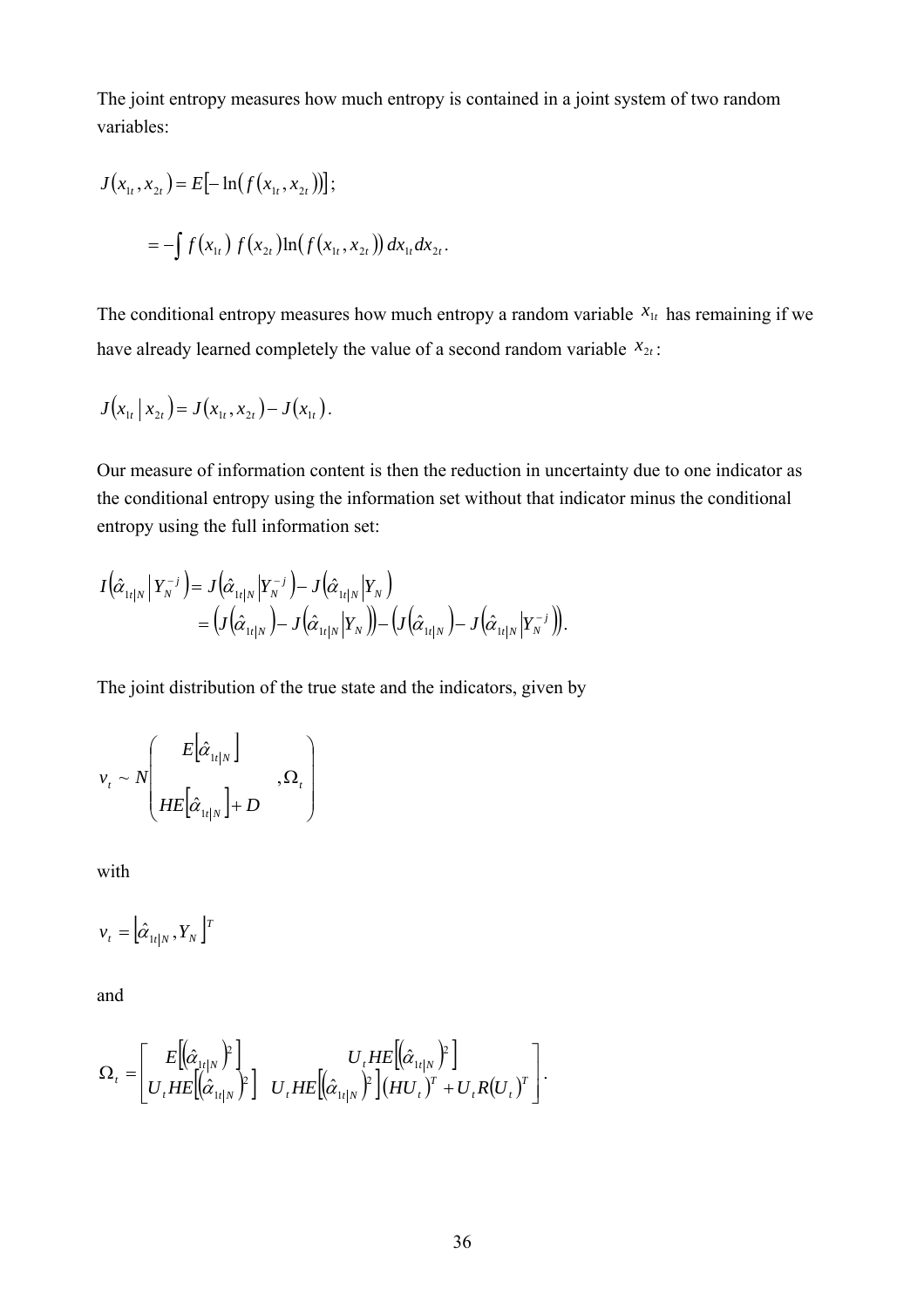Tinsley, Spindt and Friar (1980) show that  $I(\hat{\alpha}_{1t|N}|Y_N)$  can be given by the log distance between the determinants of the marginal and conditional distributions of the estimates of the first state variable:

$$
I(\hat{\alpha}_{1t|N} | Y_N) = \frac{1}{2} \ln \left( \frac{\left| E[(\hat{\alpha}_{1t}|)^2] \right|}{\left| E[(\hat{\alpha}_{1t|N})^2 | Y_N] \right|} \right);
$$

$$
= \frac{1}{2} \ln \left( \frac{\left| E[(\hat{\alpha}_{1t}|)^2] \right|}{\left| \hat{P}_{11,t|N} \right|} \right).
$$

Similarly the contribution of each individual series can be given by the log distance between the determinants of the conditional distributions of the estimates of the state variables with and without that series:

$$
I(\hat{\alpha}_{1t} | Y_{N}^{-j}) = \ln \left( \frac{\left| \hat{P}_{11,t|-j,N} \right|^{0.5}}{\left| \hat{P}_{11,t|N} \right|^{0.5}} \right).
$$

This is just the log difference between the RMSE of the estimate of the state without the indicator variable and with the full indicator set. Note that we have focussed on the effect of uncertainty only the first state variable, naturally. Less justifiably, we have ignored the role of estimation uncertainty in our measure.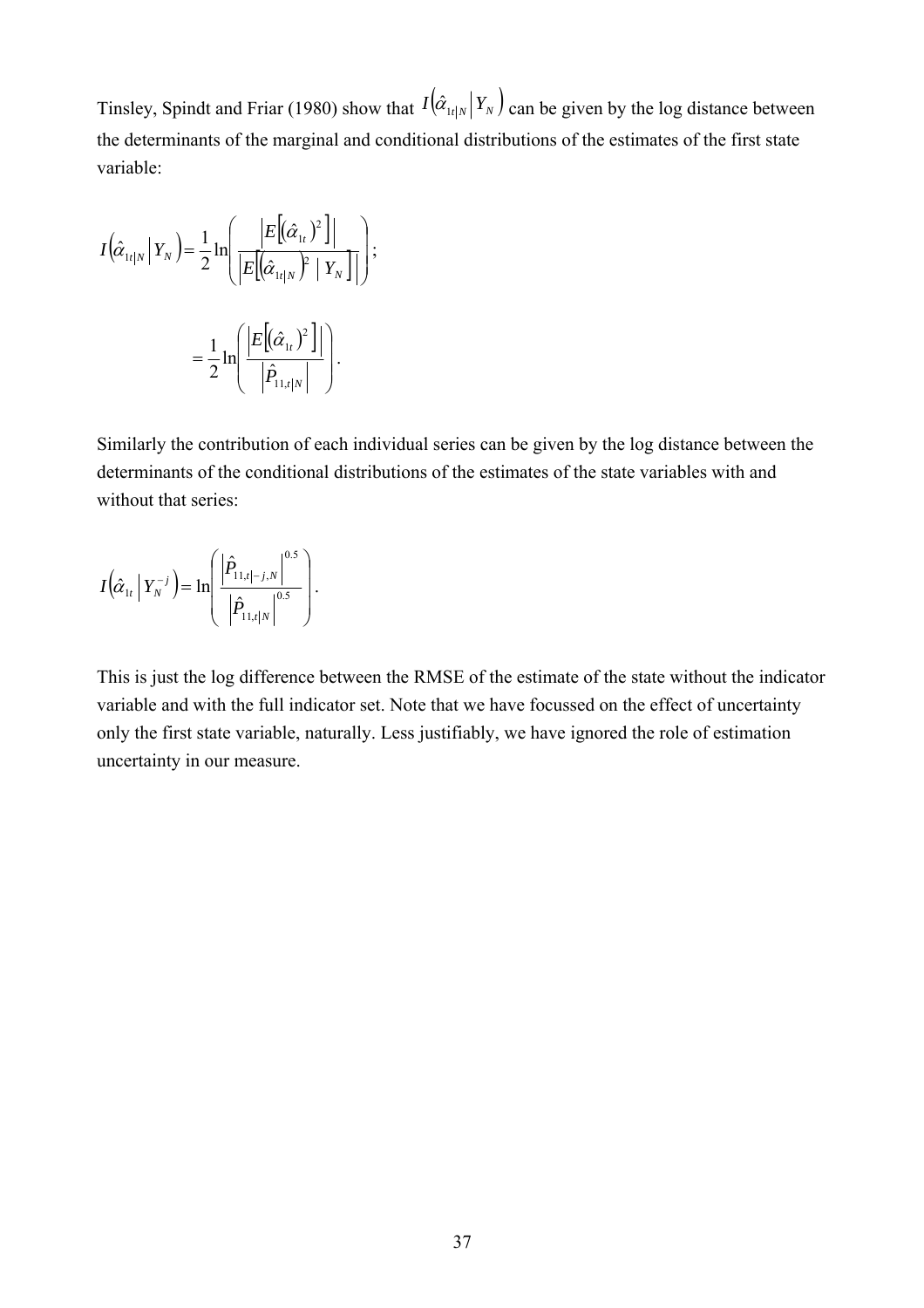## **References**

**Anderson, B D O and J B Moore (1994)**, `Optimal Filtering', Dover Publications, New York.

**Burmeister, E and K D Wall (1982), `Kalman filtering estimation of unobserved rational** expectations with an application to the German hyperinflation', Journal of Econometrics, 1982, vol. 20, issue 2, pages 255-284

**Coenen, G, A Levin, and V Wieland (2005)**, `Data uncertainty and the role of money as an information variable for monetary policy', European Economic Review, Elsevier, vol. 49(4), pages 975-1006, May.

**Clements, M P and D F Hendry (1999)**, `Forecasting Non-Stationary Economic Time Series', MIT Press, Cambridge, MA.

**Cunningham A , C Jeffery, G Kapetanios and V Labhard, (2006)**, `A state space approach to the policymaker's data uncertainty problem'.Paper presented at the 38<sup>th</sup> annual Money Macro and Finance Conference 13 September 2006, available from http://ideas.repec.org/p/mmf/mmfc06/168.html'

**Dawson, J (2004)**, `Retail change in Britain during 30 years: The Strategic Use of Economies of Scale and Scope', available at www.retaildawson.com/papers/Strategies.pdf

**Garratt, T, Koop, G and S Vahey (2006)**, `Forecasting Substantial Data Revisions in the Presence of Model Uncertainty', University of Birkbeck Working Papers in Economics and Finance no 0617.

**Giordani, P , R Kohn, and D J C Van Dijk (2005)**, `A Unified Approach to Nonlinearity, Structural Change, and Outliers', Econometric Institute Report EI 2005-09.

**Harvey, A C (1989)**, `Forecasting, Structural Time Series Models and the Kalman Filter', Cambridge University Press, United Kingdom.

**Koopman, S J and A C Harvey (2003)**, `Computing Observation Weights for Signal Extraction and Filtering', Journal of Economic Dynamics and Control, 2003, Volume 27, Issue 7, pages 1317-1333.

**Kuttner, K N (1994)**, `Estimating Potential Output as a Latent Variable', Journal of Business and Economic Statistics, vol. 12, issue 3, pages 361-368.